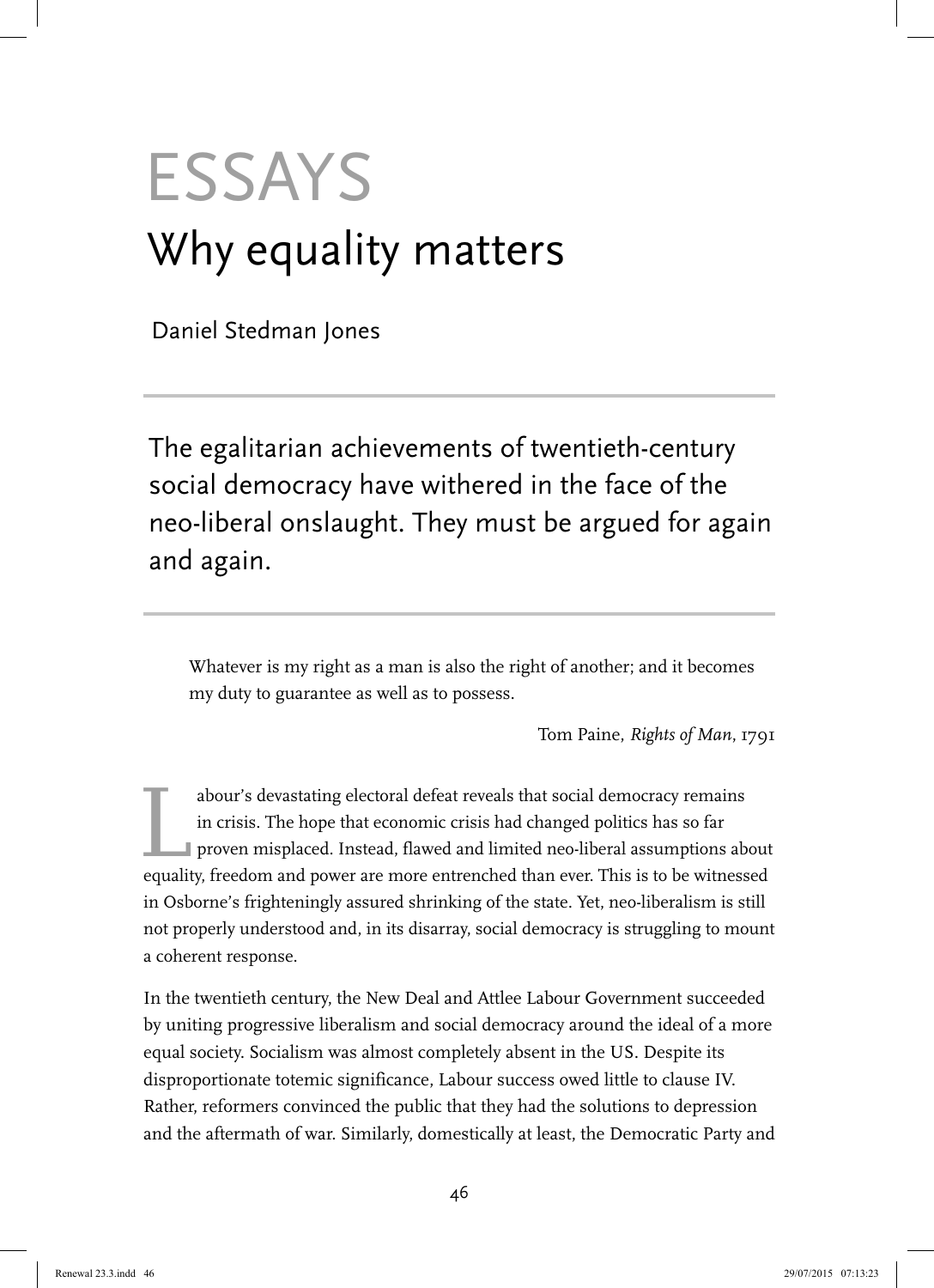Labour Party in the 1960s briefly connected social and cultural change to the politics of hope.

In both countries, egalitarianism ran through policies – universal education and healthcare, civil rights, housing, and strong trade unions – of liberal, conservative and social democratic politicians alike. The belief that an active state should guarantee the basic conditions of life for all so that each is free to lead a fulfilling life unified people across the political spectrum. Crucially, liberty was understood positively as empowerment of the individual, often through collective means.

This view of equality and freedom has been lost. In its place, American neo-liberals of the Chicago School of Economics and the Virginia School of Political Economy successfully promoted a version of freedom both deceptive in its simplicity and limited in its content. Milton Friedman, Gary Becker, George Stigler and James Buchanan constructed an all-encompassing economic approach to human behaviour based on 'maximising behaviour, market equilibrium and stable preferences' (Becker, 1976, 6). At the heart of this economic vision, an old idea of liberty based on freedom from interference was resurrected. Gone was the enabling ideal of freedom that underlay the welfare state: liberation from economic insecurity.

American neo-liberals attacked the pillars of twentieth-century social democracy – economic planning, civil administration, the very idea of a 'public interest', government regulation – and insisted that only a Madisonian 'checks and balances' constitution coupled with the expansion of the market mechanism into hitherto untouched areas would guarantee individual liberty. These writers believed that the rising tide generated by private profit lifts all boats. The magic of the market was its power to improve everyone's standard of living even as inequality increased. Inequality therefore did not matter. It was essential to competition, which increased efficiency, productivity, and, ultimately, wealth.

For progressive politics to be successful again, it must articulate why this view is wrong. It must recover its commitment, not just to tackling inequality, but to a more equal society. But it must articulate a relevant and coherent case for equality in the twenty-first century, not the last (1). What follows is a political *and* historical argument for a renewal of politics based on the spread of an equality which does matter: the development of a person's *capacity* for freedom. While it rejects certain assumptions that underlie neo-liberal logic, it also draws on insights revealed in neo-liberal thought which offer clues for how progressives can fight back. Most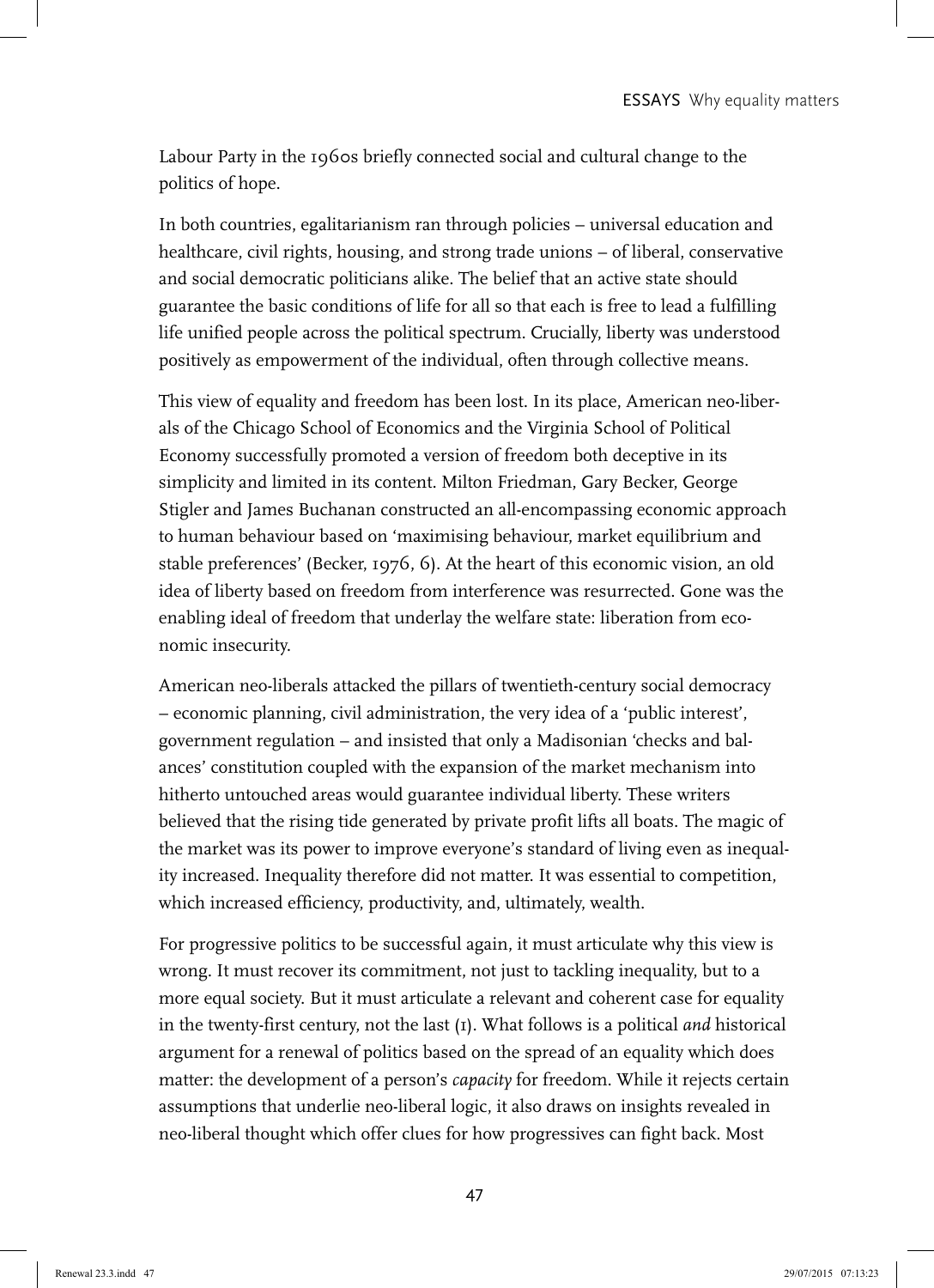importantly, the legacy of neo-liberal thought whereby substantive equality and freedom have come to be viewed as in conflict must end. No coherent alternative political case can be made that fails to bring these fundamental values back together.

# **The problem**

Graphic inequality is everywhere visible in twenty-first century Britain. Poverty and homelessness are increasing. Concentrated wealth prices the vast majority – 'the many' of the 'squeezed middle' as well as the very poor – out of owning their own homes. Food banks have arisen to cope with the effects of stagnant incomes, the inexorable rise of the cost of living, and the enduring need for subsistence. According to the World Bank, Britain's GDP per capita stands at \$45,603.30 (2014), still considerably below its peak in 2008 of \$48,319.90 (World Bank, 2015). Median household income, at  $f_{22,880}$  in 2012/2013, is stubbornly low by comparison with other developed countries, and is skewed by the wealth in London and the South East (see DWP, 2014, 22). Zero-hours contracts have signalled a large increase in the working poor who are employed for poverty wages. Manufacturing has collapsed since the 1980s. Inequalities that have never disappeared in educational, social and cultural advantage have been reinforced.

Britain is not alone. The rise in inequality, whether measured by the Gini Coefficient, by wages themselves, or by income ratios within industries or firms, is now a trend across many developed democracies. Most clearly, in the United States, wages for most people have hardly shifted in real terms since 1980, despite a brief resurgence during the Clinton-era boom (2). In Europe, with no fiscal union and no will on the part of wealthier countries to countenance cash transfers, the eurozone area has also witnessed savage inequalities between the German-led North and the poorer South. The Grexit crisis is just the most acute manifestation of this regional inequality.

Inequality dominates the debate. Thomas Piketty's *Capital in the Twenty-First Century* (2014) (drawn from his work with Oxford economist Tony Atkinson and Berkeley-based economist Emmanuel Saez) questioned the rising tide. Despite the best attempts of right-wing critics to discredit it, it has reframed discussion around the inequalities caused by global capitalism and markets so that distributional questions are once again placed front and centre (see also O'Neill, Pearce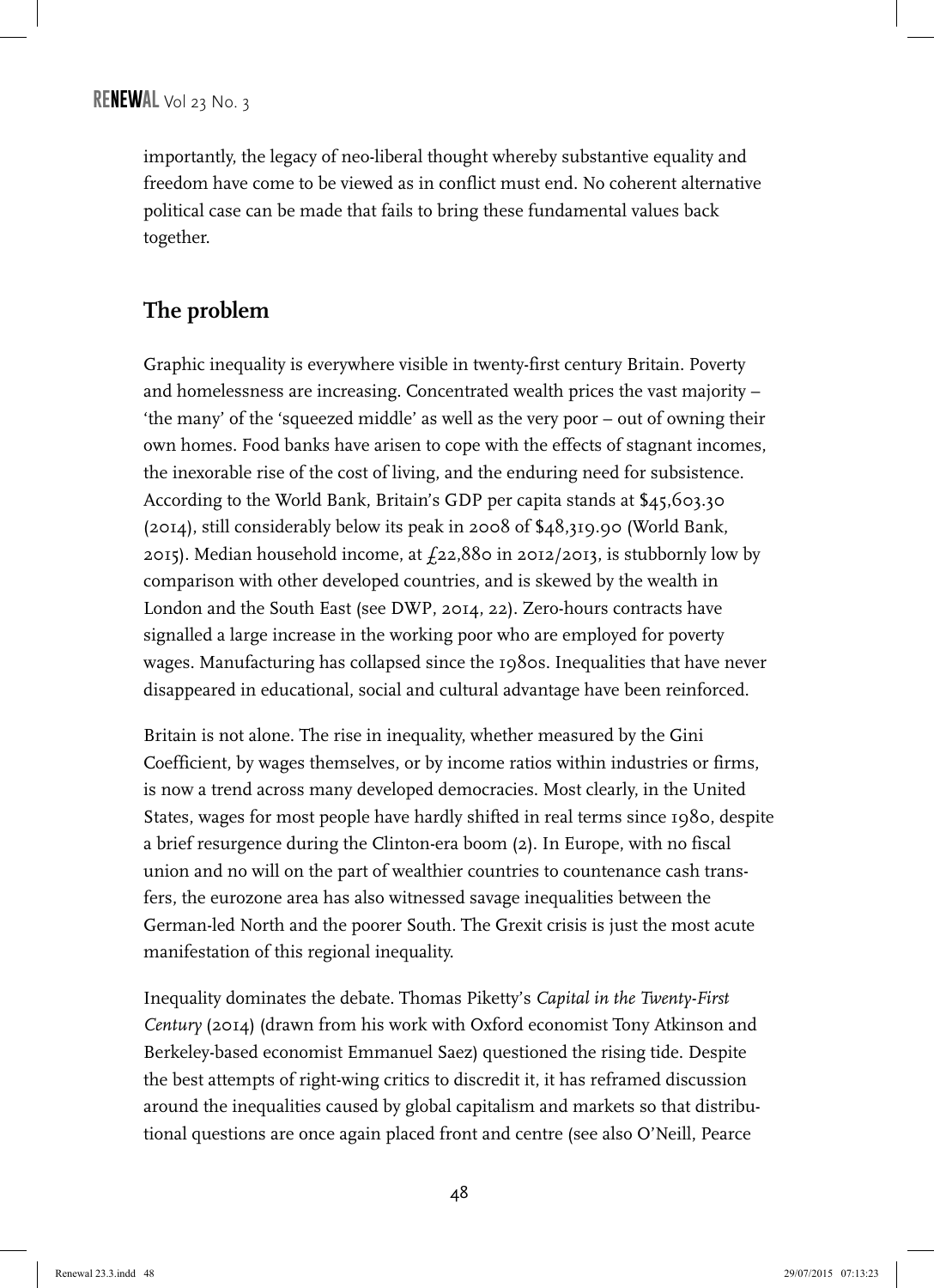and Piketty, 2014). But inequality resonates because of the economic facts since 1980 and concern about its effects is not confined to the left. Former head of Thatcher's Policy Unit Ferdinand Mount's *The New Few* (Mount, 2011) castigated a modern Britain increasingly dominated by oligarchs and plutocrats. Since the 2015 election, Cameron has attempted to remake the Conservatives as the 'party of working people' and Osborne has disingenuously sought to introduce a 'living wage'.

The debate on inequality is not yet wholly constructive. As David Lipsey points out, universal political concern with social mobility reveals deep unease with a society felt, perceptibly, to be moving backwards (Lipsey, 2014). But the almost universally-held solution for inequality, equality of opportunity evidenced by greater social mobility, obscures more than it reveals. Equality of opportunity is slippery. It risks being platitudinous. Inequality angers everyone in some measure. But tough questions in need of answers – how much, for whom and how to balance competing interests – are much less easily resolved. Like 'hard-working families', equality of opportunity is a cliché of modern politics but what does it mean?

Equality of opportunity is usually juxtaposed with equality of outcome. It presupposes that individuals can start in the same position in life. Whatever a person might achieve is then held to be dependent on how hard they work. But this meritocratic vision is illusory. Given the infinite variety of human talents and experience, it is clearly impossible for all to have an equal chance at doing well at all things. The fundamentally unequal distribution of ability and wealth, and resources, mean that the best equipped are those most able to succeed when offered a chance.

More importantly, most accounts of equality of opportunity are incomplete because they evade the problem that *all* lives are worthy of dignity, respect and a decent standard of living. Equality of opportunity hides difficult political choices that must be made if everyone is to have the power and freedom to live a decent life. Virtually all politicians pay lip service to equality of opportunity but, as Tony Crosland put it in *The Future of Socialism:*

I do not believe that [a] society [based on equal opportunity] in any way resembles the true ideal of most Conservatives. Consider its most obvious implications – completely free, competitive entry into industry: an end to all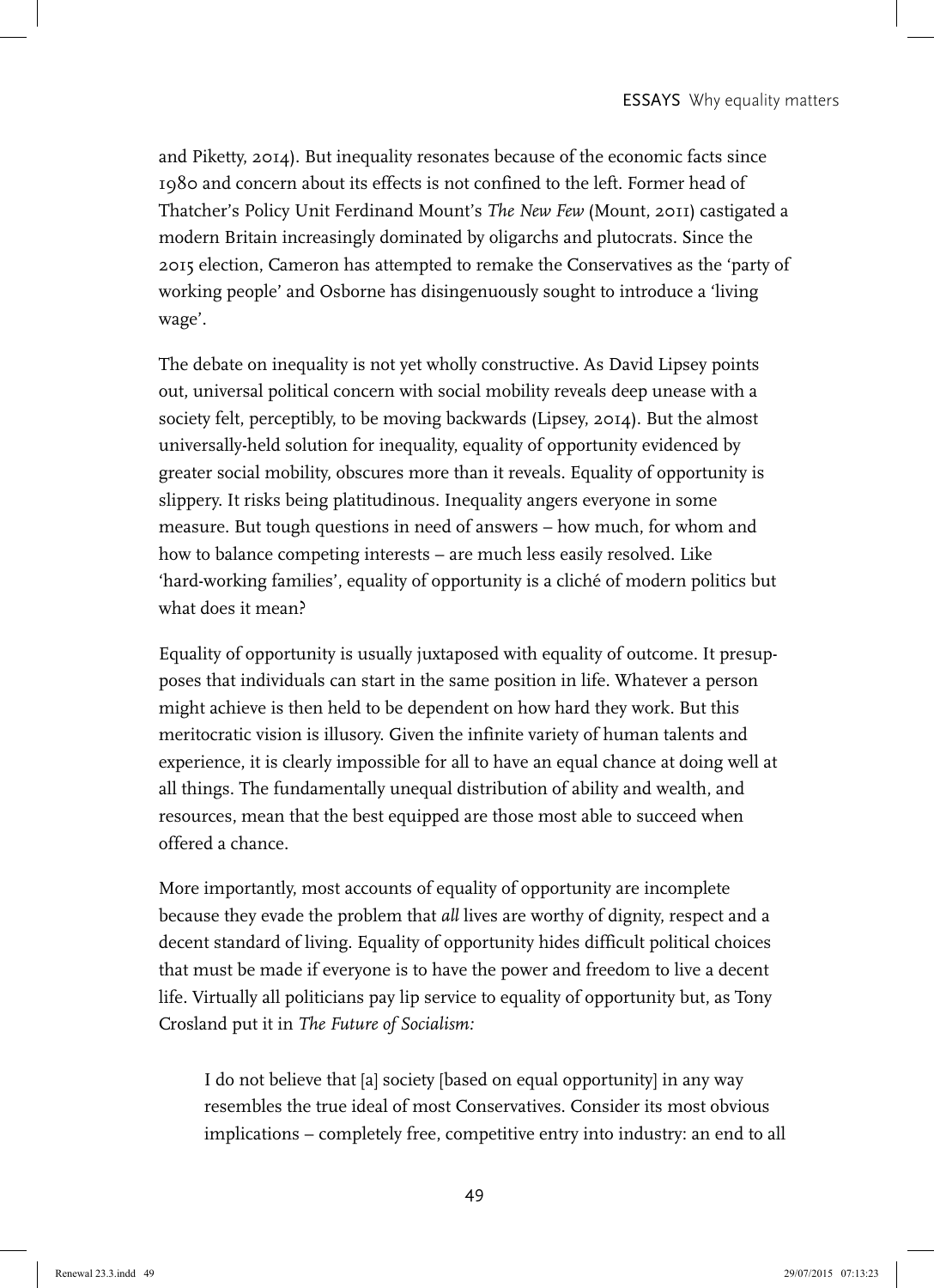nepotism and favouritism: a diminution, if not the virtual elimination, of inheritance: the abolition of fees in public schools: and generally the extrusion of all hereditary influences in our society – and contrast this with actual Conservative policies in these various spheres, and with their emotional attachment to precisely the traditional and hereditary features of British life. (Crosland, 1956, 174)

Pursuit of equal opportunity, even of a sparse kind, would have serious policy implications, certainly, which almost no *neo-liberal* conservative could endorse. On the other hand, as in the post-war period, some progressive conservatives, and certainly many floating voters, will be attracted by a compelling vision of a more equal society if it respects individual freedom.

If an effective response is to be mounted against growing inequality, it is essential to understand the reasons why it has grown. It needs to be explained why equality is important and what sort of equality really matters. The focus on inequality is insufficient by itself and the proposed solutions, equal opportunity and social mobility, are imprecisely defined so that they disguise all manner of political difference.

Before considering what sort of equality might provide a foundation for an alternative social democratic politics, it is first necessary to examine the American neo-liberal inheritance. For these ideas largely underpinned the economic policies responsible for rising inequality in Britain and the United States since 1980.

## **American neo-liberalism**

'Neo-liberalism' is often blamed for the entrenchment of inequality. But the impact of American neo-liberalism, or more precisely, the Chicago and Virginia Schools, is not yet sufficiently understood (3). Friedrich Hayek and Milton Friedman's influence is well-known. Both influenced journalists and think tanks in the United States and Britain in the 1960s and 1970s, helping to shape Thatcherite economic strategy and so-called 'Reaganomics'. Less clearly grasped is the precise nature of neo-liberalism's challenge to equality, the idea that founded the welfare state. American neo-liberalism in particular re-theorised liberalism around a version of limited, or negative, liberty, freedom from interference.

The concern to preserve what Isaiah Berlin famously termed 'negative liberty' had worthy origins. Following the catastrophes of the inter-war years, Hayek's *The*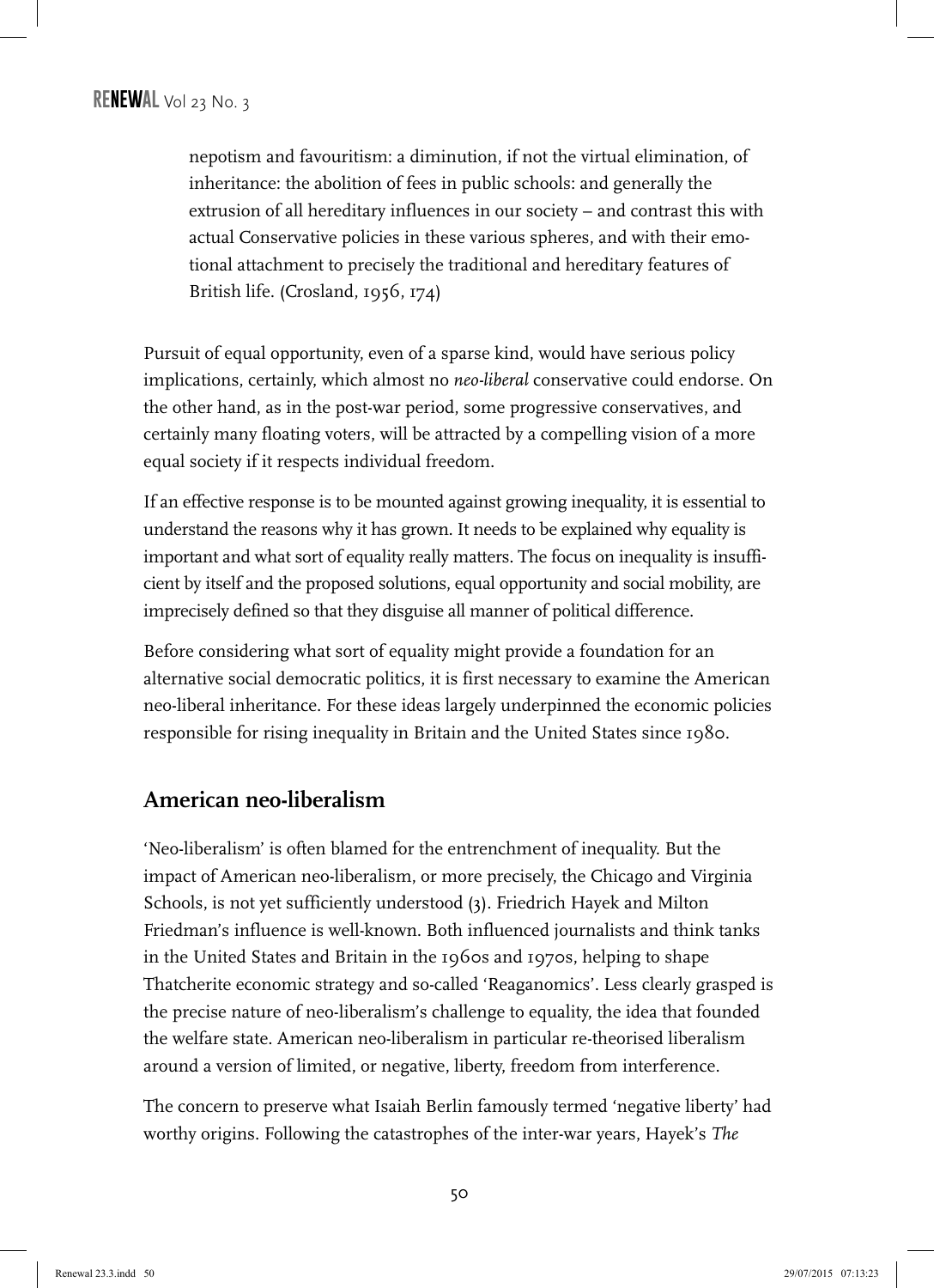*Road to Serfdom* (Hayek, 1944) and fellow Austrian émigré Karl Popper's *The Open Society and its Enemies* (Popper, 1945) feared a totalitarian destruction of freedom as had occurred in Germany, Italy, Russia and Japan. But Hayek and Popper coupled their calls for negative liberty with an acceptance of a basic welfare state. By contrast, the deeply personal dread of tyranny felt by Hayek, Popper and others was replaced in Chicago and Virginia by dislike of New Deal social democratic politics, concern to fight the Cold War on the plane of ideas, and overriding interest in the prospects for American private enterprise.

American neo-liberalism stripped liberalism of the content given it by John Maynard Keynes, William Beveridge and Franklin Delano Roosevelt in the early twentieth century. American neo-liberals also based their market theories on 'negative liberty'. An individual should be free to choose what they want for themselves and for their families so long as it does not harm anyone else (Mill's liberty minus his utilitarianism or democratic socialism). The market is the best non-coercive organising mechanism that respects the harm principle. The spontaneous and decentralised price system is the most effective guarantee of individual freedom.

The core ideas of American neo-liberalism were elaborated in detail and applied to policy areas by the key thinkers – Friedman, George Stigler, Gary Becker, Ronald Coase, James Buchanan and Gordon Tullock. They challenged the liberal and social democratic idea that collective action is necessary to address economic insecurity. The result of their influence has since extended to all parts of the 1945 settlement.

Hayek, who spent 12 years in Chicago after leaving the LSE in 1950, bridged early neo-liberalism and the more confident post-war American variety (4). He argued, formatively, in the 1930s and 1940s that government economic planning potentially leads to a new despotism that defies market logic. According to Hayek, the price system is the only institution capable of processing an impossibly vast amount of information. Its processing capacity is essential to ensure the efficient allocation of economic resources.

Friedman built on Hayek's insights. In *Free to Choose* (Friedman and Friedman, 1980), written with his wife Rose and accompanied by a successful television series, Friedman argued that market transactions are, or should be, voluntary. Each party only enters one if they are likely to benefit. The result is a net gain to everyone's benefit. The simultaneous pursuit of self-interest by all, Adam Smith's 'invisible hand', leads to an increased social product.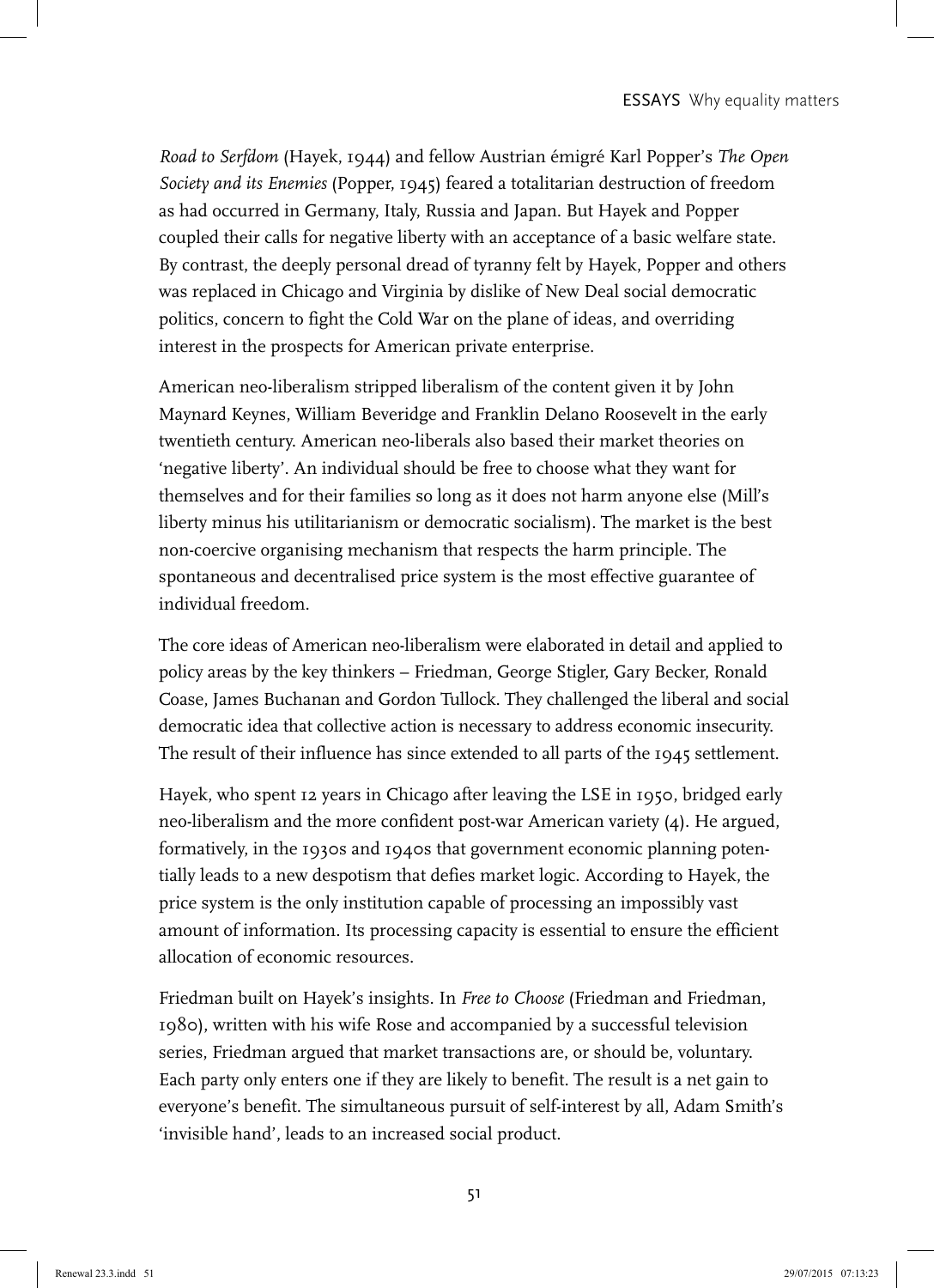Friedman's book was the quintessential popular statement of what became known as 'trickle-down economics' – the idea that a rising tide lifts all boats. He argued that markets are not just efficient; they achieve progressive goals better than government intervention. According to Friedman, markets have a liberating power because they do not respect status. As long as barriers to entry are removed, the free market through the price system reveals the true value of economic and social goods. Things that people want survive and thrive. Others wither and die due to market competition. Competition ensures that work and thrift are rewarded.

Though their ideas differed in important ways, particularly over the business cycle, both Hayek and Friedman popularised the view that government intervention to achieve fairer outcomes is an illegitimate, ineffective and dangerous course for public policy (5).

Friedman and his Chicago colleagues George Stigler and Gary Becker developed Chicago price theory – methodological individualism, rational choice and free markets coordinated through the price system – into what they saw as a comprehensive explanatory tool. Becker's essay 'The economic approach to human behaviour' (Becker, 1976) described the economic approach as a 'unified framework for understanding *all* human behaviour' based on individuals, or 'decisions units', 'maximising behaviour', in the sense of maximising utility, in an environment characterised by 'market equilibrium' and 'stable preferences' (Becker, 1976, 14). Stigler applied this approach to information and to regulation. Becker analysed discrimination, crime, the family and drugs. Chicago price theory became known pejoratively as 'economics imperialism' because it aimed to expand Chicago's distinctive analytical frame into new areas.

In 'The Problem of Social Cost' (1960), British economist Ronald Coase argued that neo-liberal limited liberty implied a new basis for law and policy. He examined unintended consequences of well-intentioned regulatory interventions. Using the example of a law to stop the harmful effects of pollution, Coase concluded that the 'aim of such regulation should not be to eliminate smoke pollution [through fines which might have negative unanticipated effects on economic growth] but rather to secure the optimum amount of smoke pollution, this being the amount which will maximise the value of production' (Coase, 1960, 42). Regulators should not interfere in respect of voluntary market relations unless the total cost of non-intervention would be higher than the costs associated with intervention.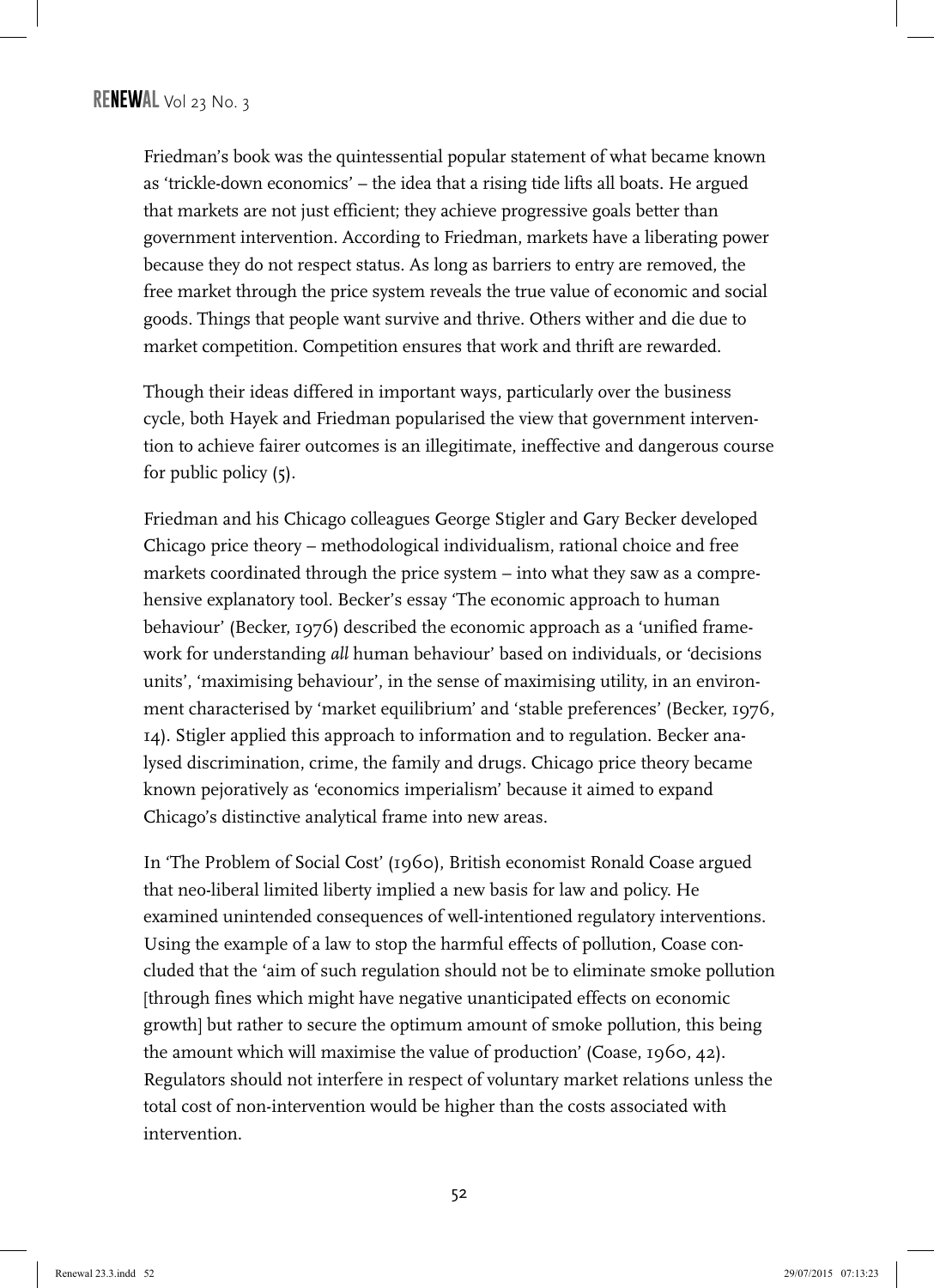Coase's argument was particularly important because it brought into doubt hitherto presumed public goods. From first principles, Coase advocated the market measures of economic growth and total economic and social product as barometers of policy. Such measures should replace piecemeal interventions to target individual problems like pollution. Coase included in his analysis the prospect of wider considerations than the purely economic. However, because the 'social' element of the total product, as opposed to the economic element, was difficult to quantify, it became relegated in subsequent uses of his ideas.

Influenced by Chicago price theory, Coase's work and by the new constitutional theory of, among others, John Rawls, Virginia school economists James Buchanan and Gordon Tullock developed public choice theory in the late 1950s and 1960s. In *The Calculus of Consent* (Buchanan and Tullock, 1962), they elaborated a market-based analysis of politics which purported to show that the 'public interest' was a mirage. The noble civil servant (like Beveridge or Keynes) impartially pursuing policies in society's best interests did not exist in Buchanan and Tullock's model. Rather, just as in a conventional market, individuals and groups seek to use government processes to pursue their own interests for their own ends. Another less virtuous, more pernicious, 'invisible hand' operates, according to which, individual actors in the public sphere intending to serve the public interest merely end up furthering private interests. Stigler's research on regulation in spheres like electricity, where regulators appeared to become 'captured' by the regulated, provided examples of the effect. William Niskanen applied public choice insights to bureaucracy and public sector management.

The policy implications of the Virginia and Chicago treatment of individual freedom were clear. Since no public interest, or collective good, could be identified separately from the interests of particular individuals or groups working in government and the public sector, constitutions should limit collective action as far as possible to areas in which broad agreement exists. Public policy should work with the grain of selfish motivation by introducing incentives into government and the public sector just as these spurs are used in private enterprise. All but the barest essentials of government should be limited. Versions of these ideas formed the basis for the 'New Public Management' of the 1980s as well as Clinton and Blair's modernising agendas (6).

The neo-liberal version of freedom leaves out crucial aspects of human experience. The account of individual liberty in a market-based society is only

53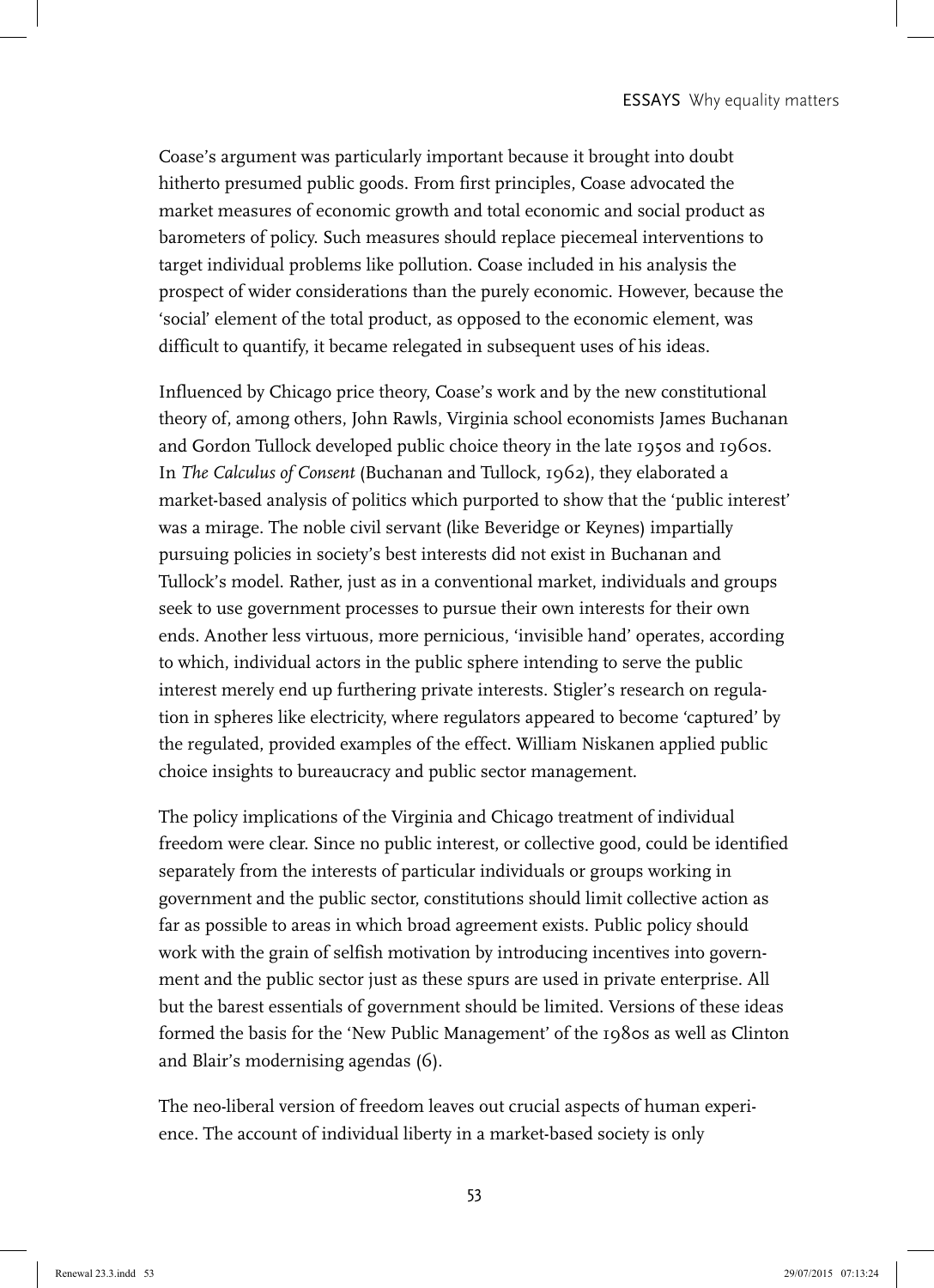superficially coherent. It does not include what is hard to measure in terms of the 'total value of production'. Unsurprisingly, since most of the key thinkers were economists, it is not able to explain satisfactorily unprofitable but desirable objectives. Neo-liberal ideas about market outcomes have at their heart *inequality*. Not everyone can win in the competitive marketplace. Providing housing, education or healthcare for the most vulnerable is not always profitable, especially if it is accepted that these people are also entitled to services of the highest quality.

In 'Individual choice in the market and in voting' (1954), Buchanan acknowledged this feature of market choice. 'Market choice', according to Buchanan, 'is normally conducted under conditions of inequality among individuals while voting tends, at least ideally, to be conducted under conditions of equality.' But for Buchanan this illustrated why freedom had to be defined in terms of negative liberty:

The essential point to be emphasised in this connection is that the inequalities present in market choice are inequalities in individual power and not in individual freedom, if care is taken to define freedom and power in such a way as to maximise the usefulness of these two concepts in discussion. As [Chicago economist Frank] Knight has suggested, it seems desirable for this reason to define freedom somewhat narrowly as the absence of coercion and unfreedom as the state of being prevented from utilising the normally available capacities for action. (Buchanan, 1954, 340)

Lurking under the voluntary transactions entered into in the market are vast inequalities of power and resources. Such resources, and the power they provide, are essential to engage meaningfully in the economy and society. The American neo-liberal account of individual freedom of choice in the market leaves out a person's *actual* capacity to choose. In fact Buchanan's 'desirable' definition of freedom is of a hollowed-out conception that does not account for inequalities of economic power and resource. It is the freedom to choose a private education or a nice property in a well-to-do neighbourhood for those who have the money to do so. They are only real choices for those with the means to make the choice. Despite the meritocratic rhetoric, it turns out that economic freedom depends on economic (and other) resources.

Taken together these ideas – Hayekian spontaneous market order, Chicago price theory and Virginia public choice – provided important insights that highlight particular failures of government. The dynamic and efficient potential of markets,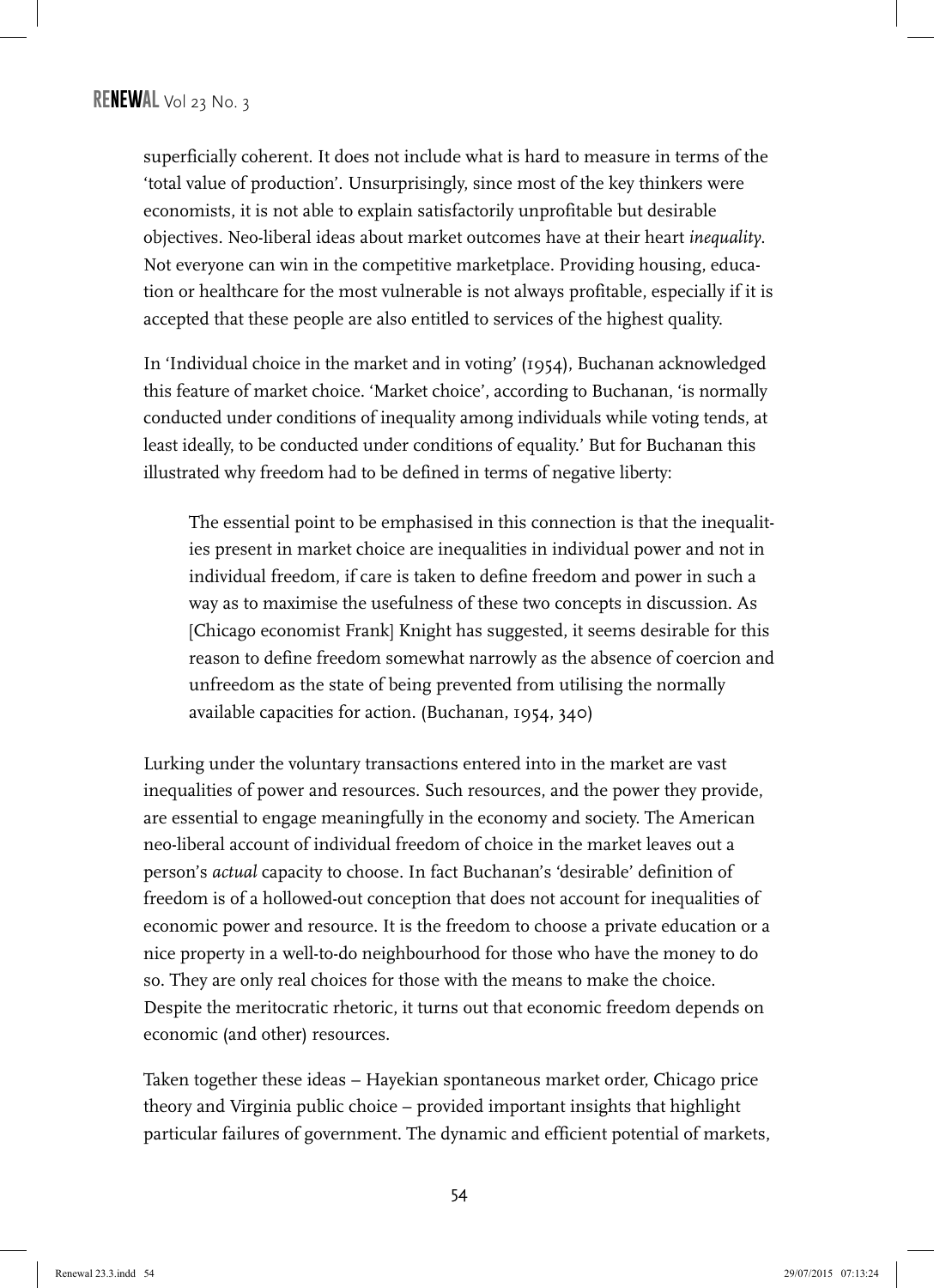the harmful unintended effects of policy interventions, and the problematic possibility of regulatory capture are all essential elements of reformed and effective government and regulation.

American neo-liberal ideas have also had a destructive effect. They have eroded faith among policymakers and publics alike in the sources of political, economic and social equality. Rhetorically, American neo-liberal arguments, such as Friedman's in *Free To Choose*, appropriated the mantle of fairness by advocating equality of access to the market and the meritocratic outcomes that supposedly result from individual initiative and effort. Piece by piece the underlying foundations of the welfare state – universal free education and health, housing for all, and legal aid to guarantee access to justice – have been undermined. Chicago price theory has influenced policies to deregulate and privatise as much of the economy as possible. Virginia public choice has destroyed belief in the possibility of publicly directed collective action by government and public sector institutions and officials.

At the same time, until recently, the 'rising tide' thesis has replaced a robust view of the importance of economic power in an individual's capacity to act in the marketplace. The fact that markets must be managed if they are to operate most productively has been forgotten. Instead of governments trying to equip all to participate as fully as possible in the market, and thus in society, what is respected above all are purportedly fair market outcomes.

The central triumph of the neo-liberal worldview is evident in the fact that its understanding of economic power, of individual (limited) liberty, and of freedom of choice (for those who already have the means to choose) now dominates social and economic policy in Britain and the United States. Gone are alternative conceptions of public good or collective choice made for non-profit related reasons, though of course, these types of choices are commonly exercised in everyday life. In the process, alternative egalitarian paths have been marginalised and seemingly discredited. Equality must therefore be reimagined as empowering people *to be able to* choose to live decent lives in which they *are able to* determine their own fate free from considerations of powerlessness.

## **Equality of what?**

If equality is to challenge neo-liberalism and perform the Herculean task of political renewal, it must be more rigorously defined. Any treatment of the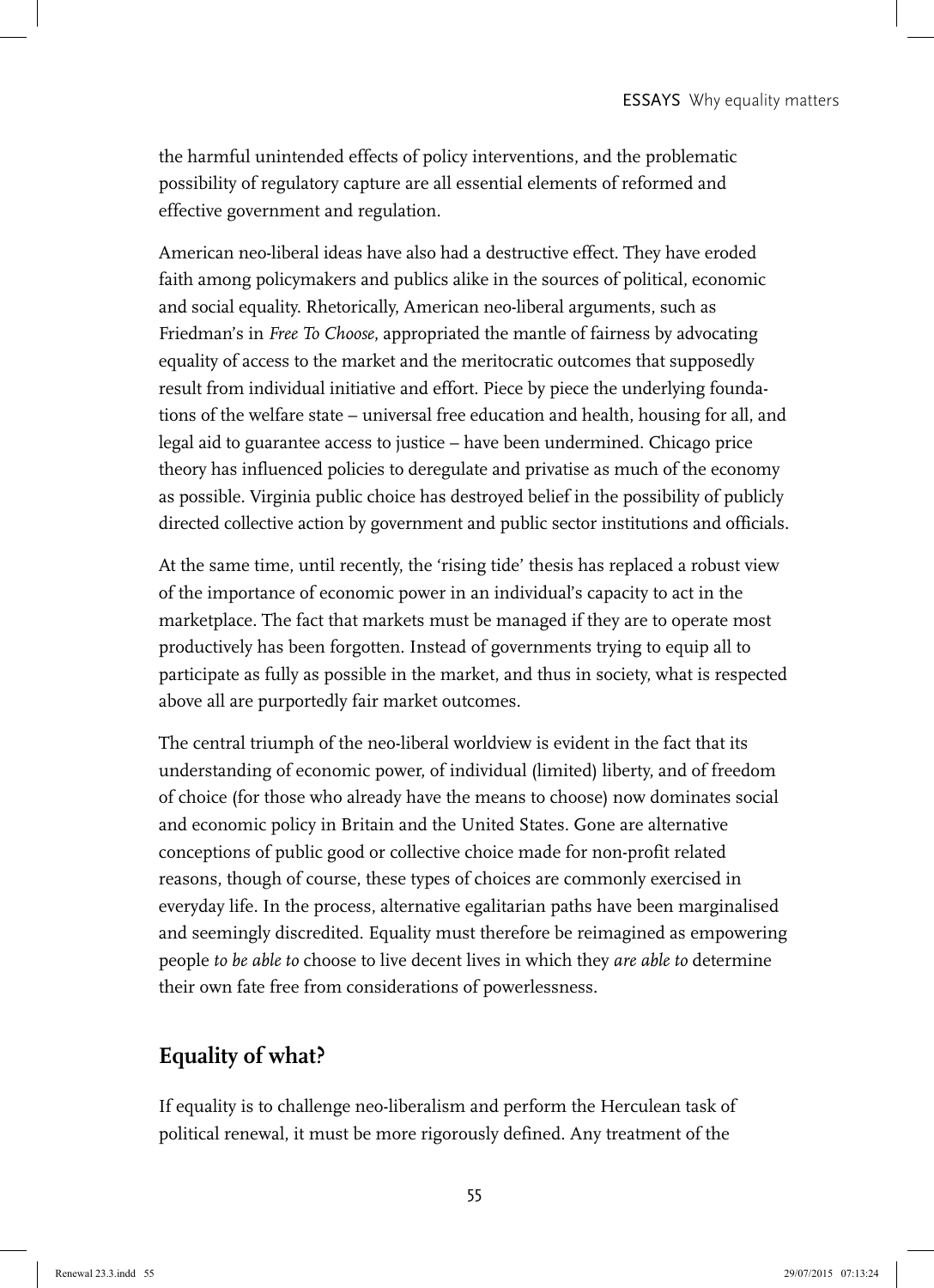question of why equality matters must reckon with what sort of equality is at stake and what is meant by a demand for greater equality? A useful concept of equality within a liberal democratic framework is the necessary prerequisite for a reformed social democracy.

American legal philosopher Ronald Dworkin and Indian Nobel Prize-winning economist Amartya Sen have both elucidated important features of equality (see Dworkin, 2000; Sen, 2009). Sen's work combines several complex ideas – social choice, value pluralism, historical contingency and equality of capability – into a coherent theory of justice. He notes that it is a significant feature of most political theories, not least those of Buchanan and Hayek, to include an 'egalitarian formula' as a key element. Sen observes this stems from an urge to be seen to give priority to impartiality and to preclude bias or arbitrariness. It also indicates clearly that a concern for *some form of equality* is felt to be important by thinkers of all political persuasions. The key question is therefore less whether some form of equality is desirable but rather what kind of equality is needed.

Sen distinguishes between different kinds of equality and freedom which may at different moments demand adherence. For example, the equal treatment of individuals before the law or in terms of the right to vote primarily concerns equality of process. Other considerations of just deserts, or 'fair shares', arise from a different appeal, to the appropriate treatment of effort, which itself has a relationship to another fundamental egalitarian idea, fairness. Though these egalitarian demands, of equal participation, of appropriate reward or of fairness, may all be equally valid at different moments, they may at times also be incommensurate with each other. The right not to be interfered with, neo-liberal limited liberty, is qualified, or impinged upon, by a need for taxation to provide certain social essentials. Sen shows clearly that equality and freedom are multifaceted ideas which cannot be reduced simply to any *one single thing*, whether equality of resources, outcome, utility, conscience or equal freedom from interference.

Sensitivity is required to equality's complexity and many-sidedness. Sen's answer to which equality is important applies a historically grounded capability approach. For all to be equally free, liberty or freedom cannot be wholly conceived in terms of non-interference (or indeed the absence of what philosopher Philip Pettit refers to as 'dependence' on the will of others) (see Pettit, 1997; an idea also developed in Skinner, 2002). It is instead crucial to ask what a person is actually capable of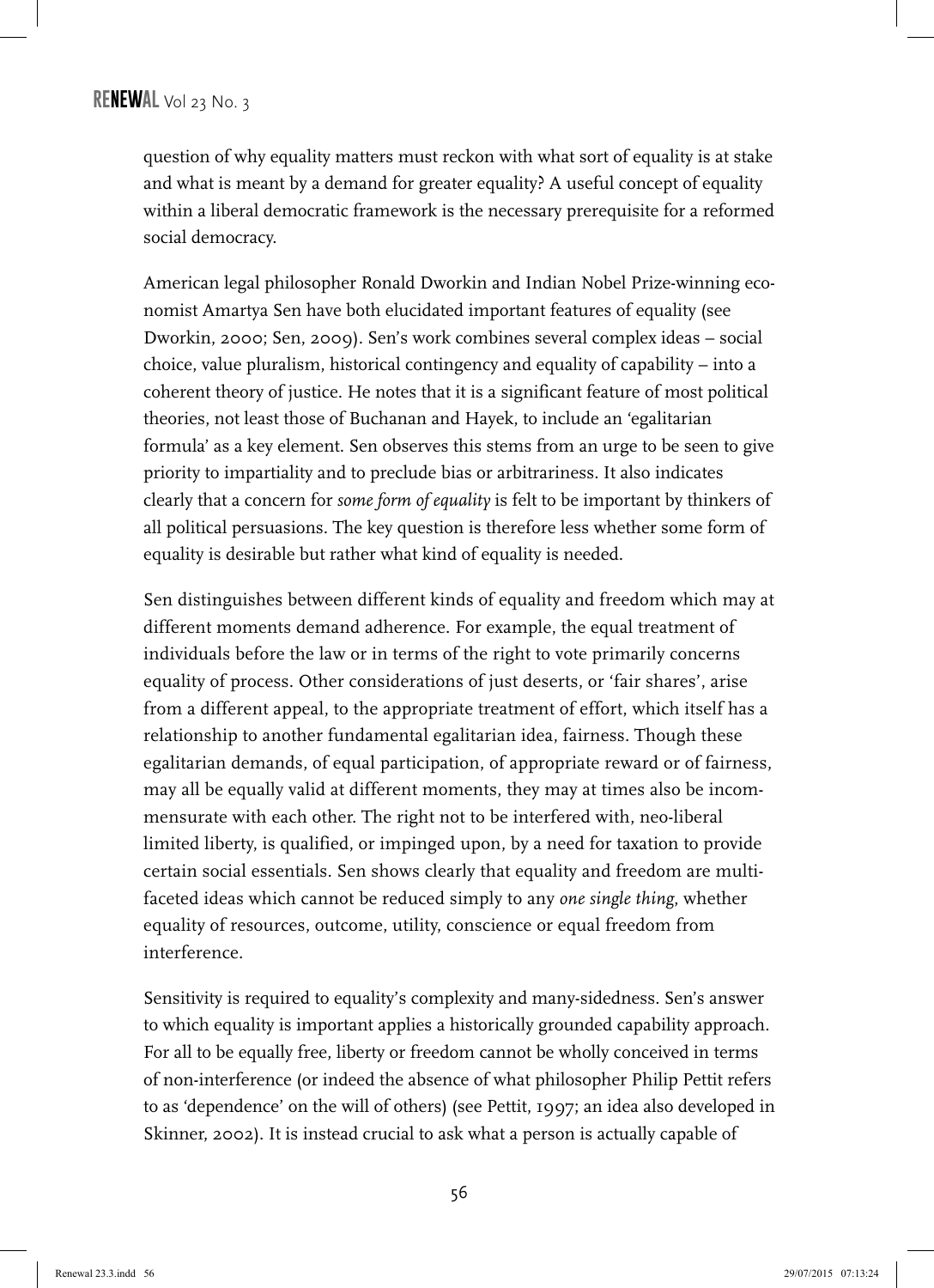doing. Capability is a question of evidence, observation and analysis directed at improving the concrete conditions of people's lives. Consequently, Sen's approach is necessarily pragmatic. As such, it offers fertile material for the generation of public policy. On this view equality of power is not just another equality of something but is instead a *dynamic* and *constantly evolving process* whereby policy is adjusted to the problem at hand according to evidence. The goal of greater equality of power and freedom provides coherence and direction to an adaptive policy-making process.

Ronald Dworkin questioned the assumption, held by neo-liberals and others, that liberty and equality are in irreducible conflict. In *Sovereign Virtue* (2000), Dworkin reminds us that the fundamental equal worth of every human being justifies the promotion by public policy of greater equality. He observed that no government can be considered legitimate that does not show equal concern for each and every one of its citizens. Like Sen, Dworkin points out that even for would-be opponents there is a basic sense in which equal treatment matters. But Dworkin goes further, and in a slightly different direction to Sen, by demonstrating that liberty is in fact a basic condition of equality.

Dworkin's theory of equality of resources, which like Sen's is ultimately a practical theory demonstrated through workable examples, rests on two key principles, 'equal importance' and 'special responsibility'. The first principle is applied so that governments 'adopt laws and policies that insure that its citizens' fates are, so far as government can achieve this, insensitive to who they otherwise are' (Dworkin, 2000, 6). So the fact that someone might be gay or a woman or from a poorer background should be irrelevant to policies to further individual self-flourishing. The second principle is that government policy should be directed, within the limits of what is possible, at making a person's fate 'sensitive to the choices they have made'.

Dworkin's theory balances rights with responsibilities. He argues that such a balance is essential for the twin values of equality and freedom to blossom, asking '[c]an it really be more important that the liberty of some people be protected, to improve the lives those people lead, than that other people, who are already worse off, have the various resources and other opportunities that *they* need to lead decent lives?' (Dworkin, 2000, 121). For Dworkin, freedom is not meaningful if people are not equally resourced to achieve its essential requirements. This means that certain liberties have to be curtailed in the service of equality, because the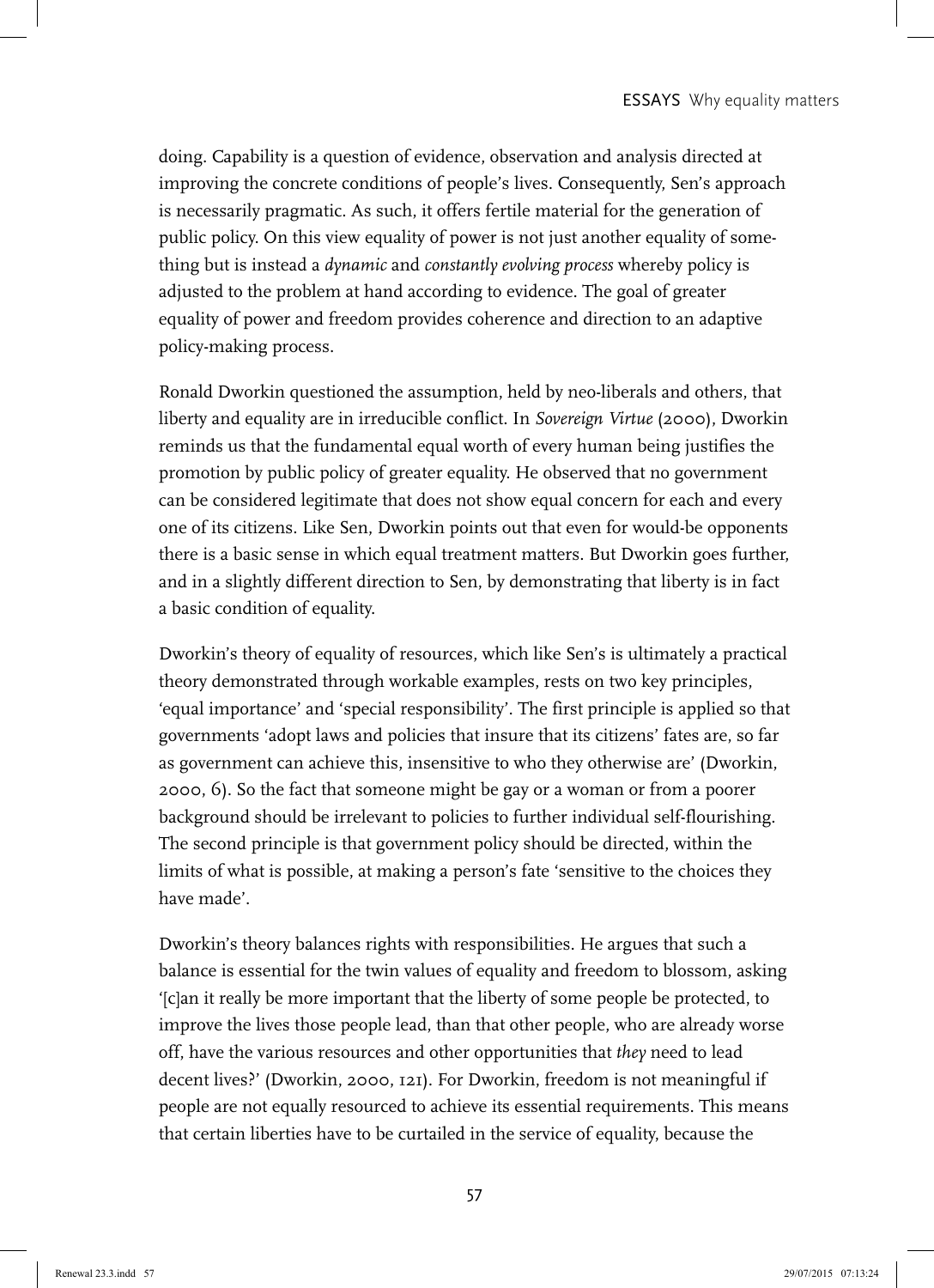cardinal principle upon which his liberal democratic society is built is the equal concern for all.

Liberty is not overrun in such a society. A 'substantial degree of liberty is necessary to make any such process [of discussion and choice in determining effective policies to achieve equality of resources] adequate because the true cost to others of one person's having some resource or opportunity can be discovered only when people's ambitions and convictions are authentic and their choices and decisions reasonably well-tailored to those ambitions and convictions' (Dworkin, 2000, 122). Liberty is necessary to equality because it is 'essential to any process in which equality is defined and secured'. Like Sen, Dworkin believes reasoned debate is crucial to any effective policy.

In this way, Dworkin illustrates a profound point about equality and freedom. They depend on each other to be meaningful. The neo-liberal view of limited liberty is empty if the poor, vulnerable, or the 'squeezed middle', are in practice lacking the essential resources for self-flourishing. To confine such freedom to those with resources – financial, familial, or cultural – is a travesty.

Sen and Dworkin illustrate that substantive forms of equality matter for practical politics. Sen's emphasis on real lives is essential to the development of policies to further egalitarian aims. But different aspects of equality are important at different times depending on the perspective and demands made at that moment. It is unnecessary to elevate a particular type of equality – of financial resources, of wellbeing, or of opportunity – to an ultimate status.

Similarly, as Dworkin suggests, it is empty to speak of freedom, in the sense of neo-liberal limited liberty, as supreme when the effect is to privilege the freedom of one group above others. This is especially important when, as in Britain and the United States, conditions for most have stagnated or worsened. These insights reveal a political task. The relentless focus of a pursuit of greater equality should be on how to equip people to flourish in their lives. This does not mean, in the old charge, levelling down. But crucially such a focus *must* target the protection of existing privilege masquerading as a defence of (limited) individual liberty.

How might such a focus be developed? It should begin with economic citizenship. T. H. Marshall's essay, *Citizenship and Social Class* (Marshall, 1949), retold British history as the progressive establishment and expansion of new forms of rights secured in re-formed ideas of citizenship. In Marshall's telling, the seventeenth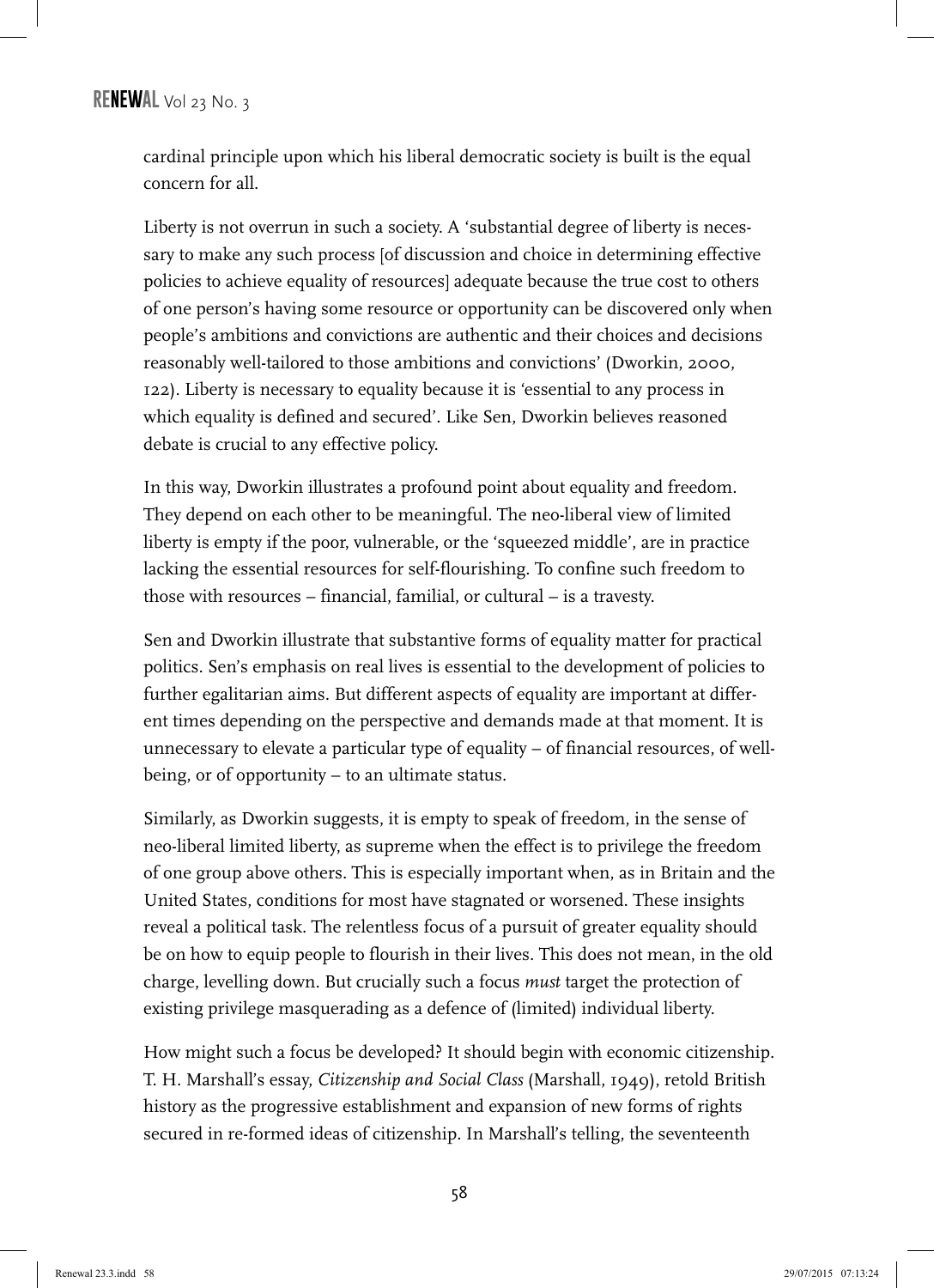and eighteenth centuries saw the bloody and prolonged struggle for civil rights. This was followed in the nineteenth century by a fight for political rights, eventually established on a truly egalitarian basis in 1928 when all women over 18 gained the franchise. Finally, in the first half of the twentieth century social rights were delivered in William Beveridge and Aneurin Bevan's 'cradle-to-grave' welfare state. Social citizenship marked the great achievement of post-war social democracy.

If equality of power is to be achieved, citizenship must be extended to economic rights. Economic citizenship requires equality based on more than access to markets and negative freedom. It requires liberation from the apparently settled 'lessons' of 1989.

# **The spectre of 1989 and the 'end of history'**

One destructive consequence of the collapse of communism was the widespread acceptance of the myth of a 'free' market. The end of the Soviet Union and neo-liberal political success produced the Cold War triumphalism epitomised by Francis Fukuyama's 'end of history' thesis (Fukuyama, 1992). The electoral successes of Thatcher and Reagan, avid proponents of neo-liberal ideas (allied to Victorian morality), paralysed progressive politics. The lesson, which in the aftermath the Labour and Democratic parties felt obliged to accept, was that it was impossible to challenge the new wisdom concerning the role of politics and markets.

Clinton and Blair's embrace of basic neo-liberal precepts showed that progressives had forgotten the lessons of social democratic success which had been built on robust counterweights to market power. Communism's defeat created the illusion that major political differences had disappeared and politics was a managerial contest. Alan Greenspan's Federal Reserve embodied the necessary technocratic stewardship of the economy. British sociologist Anthony Giddens's version of the third way, of moving beyond old left-right economic arguments, became the cornerstone of progressive politics. Third way politics invested heavily in Coaseinfused policies designed to increase the 'total product', some of which, through taxation, could be spent towards social ends.

The financial crisis of 2007-2008 ended the hubris of Greenspan's so-called 'Great Moderation' and Brown's 'end of boom-and-bust', and ushered in a 'Great Recession'. The financial collapse caused by the banks shocked the public so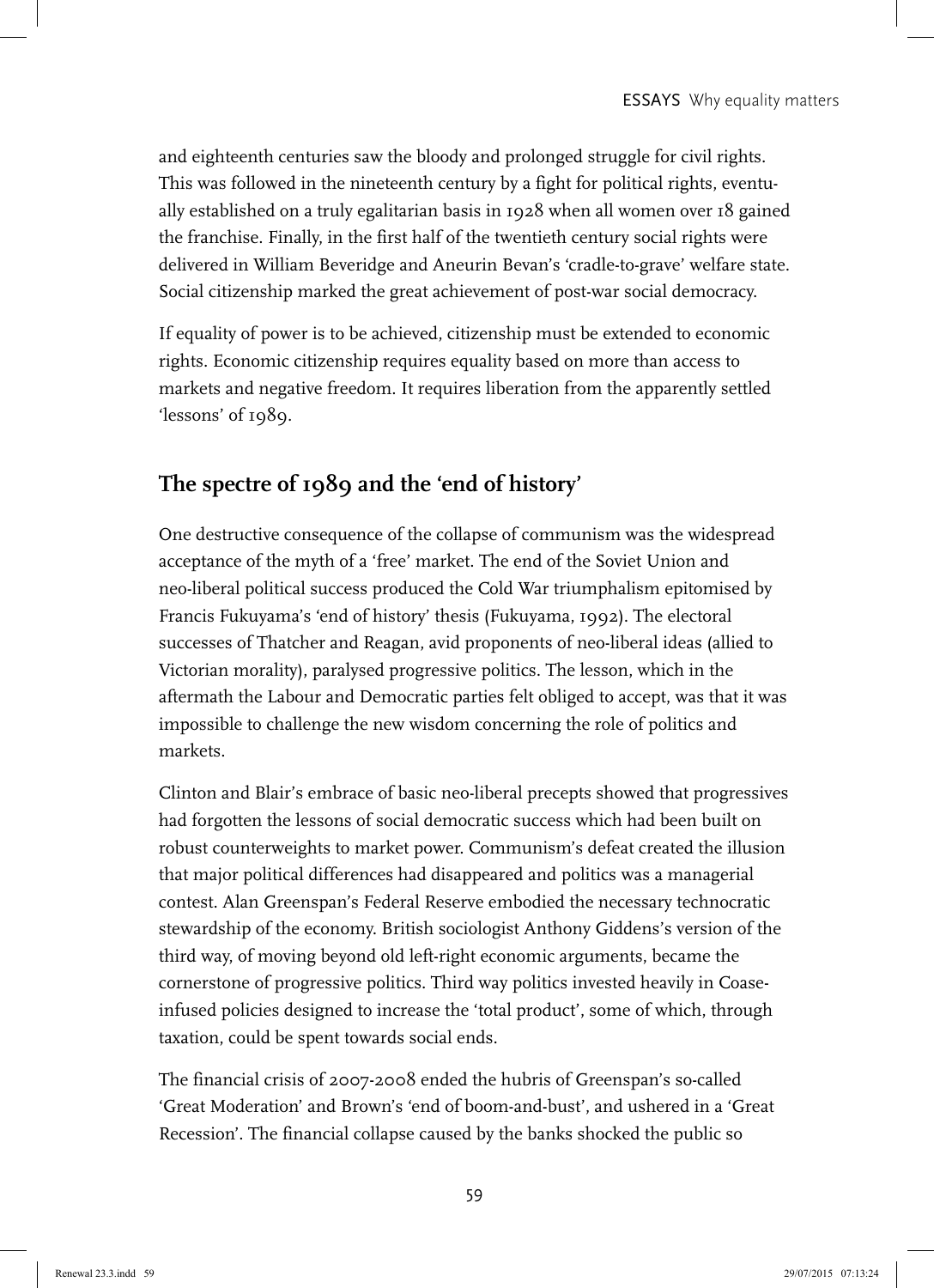much in part because the outrageous rewards on offer for bankers were so divorced from performance. Deregulation encouraged a risk-taking casino culture that spelt disaster for the rest of the economy.

Although there have been reforms to the banking sector – to bank bonuses, capitalisation ratios, and the introduction of stiffer and properly enforced penalties – the wider experiment with market liberalisation has continued unimpeded. The results of deregulation and privatisation since 1980 are impossible to ignore. Inequality, which had anyway increased between 1980 and 1990, began to grow again. Stagnant median incomes became divorced from the massive accruals to the wealthiest in both the United States and Britain. The main result of the 'rising tide' of 'trickle-down economics' was revealed: the rich get richer while the poor get poorer. This pattern endures unless a conscious effort spreads profits more widely.

The centrality of inequality to neo-liberal policy was obscured from view for a number of important reasons. At its simplest, layer upon layer of counterweight to concentrated market power was removed as each sector was privatised or deregulated. Thatcher and Reagan first rebalanced and then attacked trade union power. Conservative rhetoric was clever in inter-related ways. It appealed to self-reliance, independence, and aspiration. The welfare state was attacked as wasteful, inefficient, and encouraging a dependency culture. Incremental at first, over a generation, an entire political culture was transformed.

The effect of the fall of the Berlin Wall was that markets were over-estimated. Policy-makers misunderstood how markets work and what individual freedom requires. Markets are also man-made. Left alone, rampant market ideology, as in Russia during the 1990s, tends towards oligarchy and plutocracy not competition. At their most effective, markets are constructed and shaped, managed and regulated. This is so even on neo-liberal principles. Deregulated capitalism is premised on the action of the state, for example, through the imposition of asset sale privatisation or fixing tax and spending regimes to be more favourable to business. But the results are just as likely to produce Coase's unintended effects. For example, the privatisation of council housing, 'Right-to-Buy', unaccompanied by house-building, created a housing shortage. Profits from knock-down sales were not reinvested into affordable housing. Instead, government artificially subsidised profiteering landlords through housing benefit.

Neo-liberal intervention in the market is no different in principle to intervention to promote equality. It ensures that the rules of the game further particular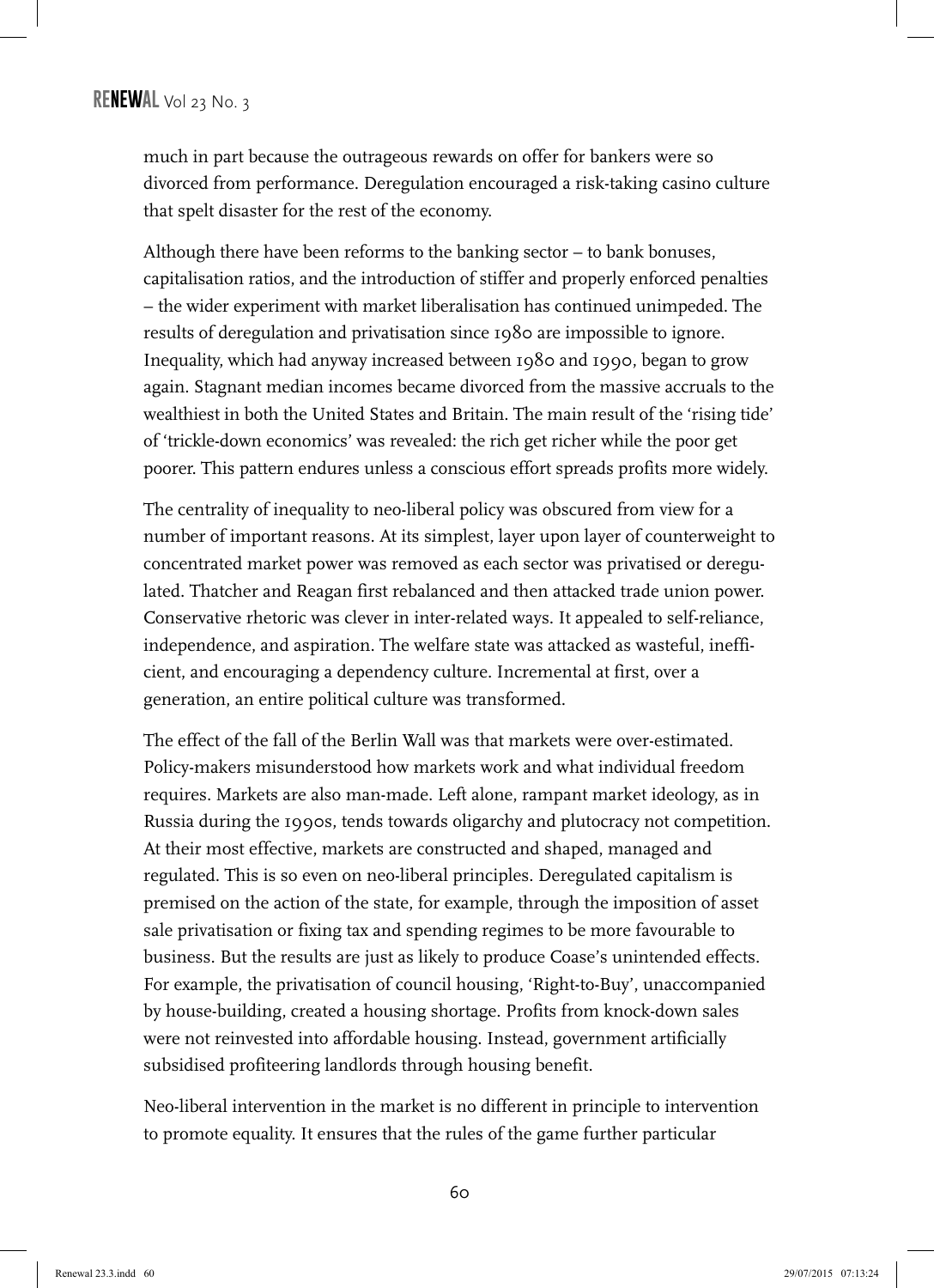outcomes. In neo-liberal policy, the aim is the transfer of property, assets and income into private hands. Social democracy by contrast aims to harness the market to more productive social ends. American political scientist Jacob Hacker's idea of 'predistribution' applies this important insight so that economic, legal and policy frameworks are set up to achieve particular outcomes, rather than reliance on *ex post facto* adjustments through tax and spending (Hacker, Jackson and O'Neill, 2013).

Social democracy must re-learn the lessons of its past, as opposed to the false promises of 1989, and pursue 'equality of power and freedom'. Freedom or equality are meaningless if people cannot act, develop and renew themselves, change course or, more mundanely, retrain. Equality of power has been discussed in terms of greater decentralisation and devolution of decision-making and public services (7). These aspects of power are necessary but insufficient.

Equality matters because the equal worth of every human being is the beating heart of a socially just body politic. But for what R. H. Tawney called 'practical equality' to be achieved, equality of freedom is required too. Liberty depends on equality if it is not to be mere licence. In a democratic society, all should be as substantively free as possible. Even minimal political or civil freedom requires a framework of basic individual rights held by all. Just as importantly, the equal worth of all cannot be respected if some are free to choose their own path while others are prevented from doing so by poverty, deprivation or accident of birth. The capacity, or power, to choose a life, to develop, to grow, and to change is critical in establishing whether a person is truly free. Economic citizenship and greater equality of power in an era of globalised markets are the new frontiers for political renewal.

Economic democracy is needed to ensure that everyone is as free as possible. As this essay has argued, equality of power – of people's *capacity to be free* – must be striven for. It must be grounded in substantive economic liberty for all rather than the limited liberty of the neo-liberal view of markets.

# **Political recovery: economic citizenship and equality of power and freedom**

How can equality of power and freedom be created and sustained? A first step is to enrich Marshall's 'universal status of citizenship'. Freedom is empty until its content includes the capacity for a citizen to live, develop and change in society.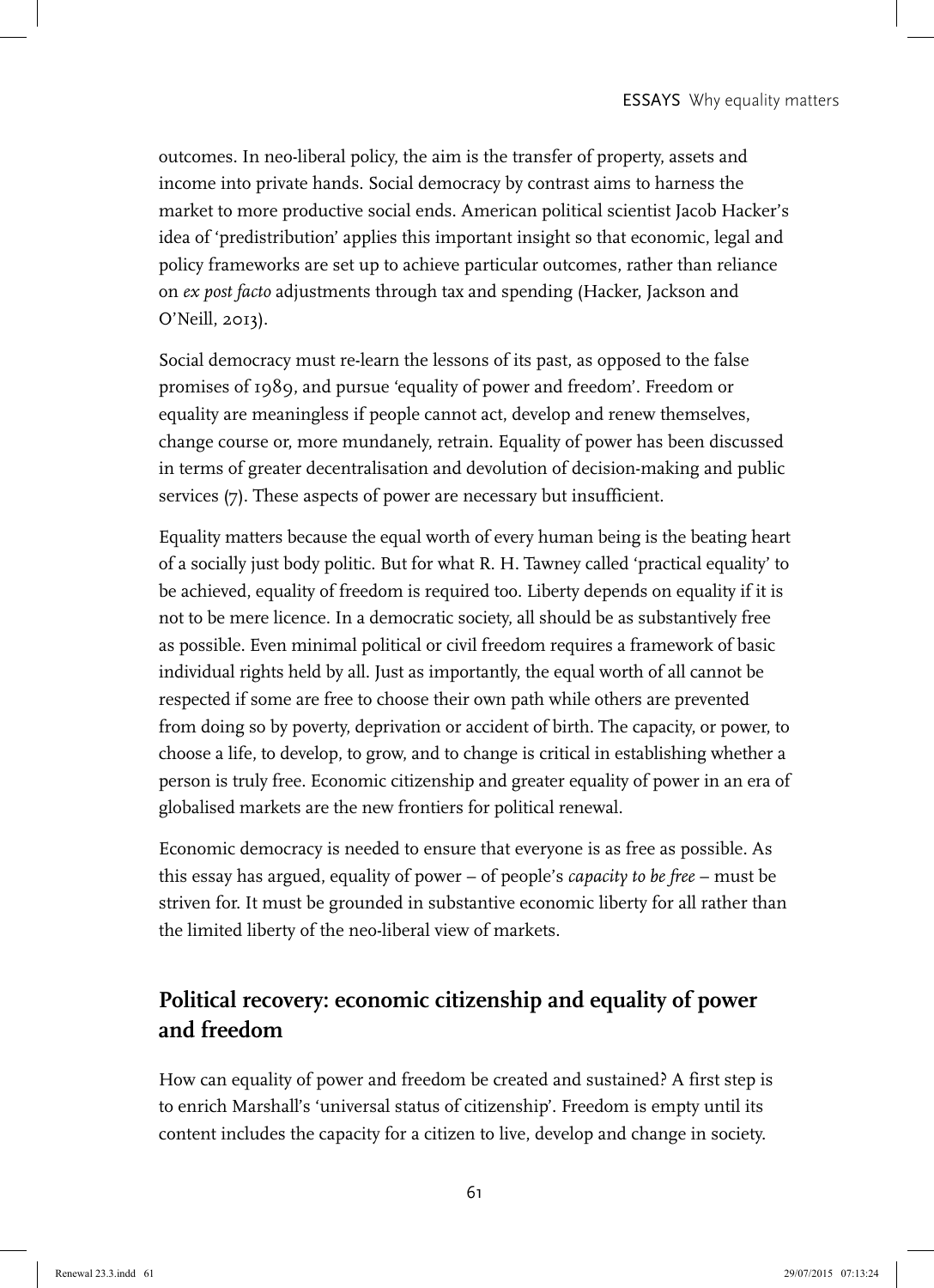Equality of power and freedom does not reduce equality to one single dimension. Progressive policy-makers have already begun to learn this lesson. Drawing on Elizabeth Anderson's call for 'democratic equality' (see Anderson, 1999), the Institute of Public Policy Research's (IPPR) *Condition of Britain* report (Lawton, Cooke and Pearce, 2014; see also Pearce, 2013) argued for social policy based on 'equality of social relations'. The authors propose broadening 'the centre-left's commitment to equality beyond purely distributional concerns' to encompass three key principles, challenging 'concentrations of power by redistributing it to people and places', expecting 'everyone to meet their obligations to contribute to building a better society', and strengthening 'institutions that bring people together and address the root causes of injustice.'

IPPR's work emphasises the need for 'complex equality' because everyone is different and because individual achievement and enjoyment invariably is attained through collective means. President Obama's words are true, no one 'got there on their own'. At the most basic level this is evident in the way a novelist or poet uses language, something they did not invent, but still expect readers. Entrepreneurs need roads, bridges or the internet. Businesses need consumers. And so on. The free flourishing of each is the precondition for all to flourish. From each according to his ability to contribute, to each according to his needs.

To begin the task of building a society where everyone is equally free, reform must address three areas.

#### *Enhancing education for all*

Crucial to greater equality of power and freedom, is the availability of education – from universal childcare to opportunities for lifelong learning – at every stage of life. Access to such opportunity should be the natural expectation of every citizen.

Inequalities are reinforced in the first years of childhood. The focus on the early years begun by the last Labour government's creation of Sure Start must form a central part of any progressive agenda for equality of power and freedom. Universal childcare provision should be underpinned by a renewed effort to introduce investment and asset-based models of welfare that seek to enhance the productive returns to society at large and to the state. Anthony Atkinson has proposed both a minimum capital endowment paid to all at adulthood and a public investment authority whose aim would be to build up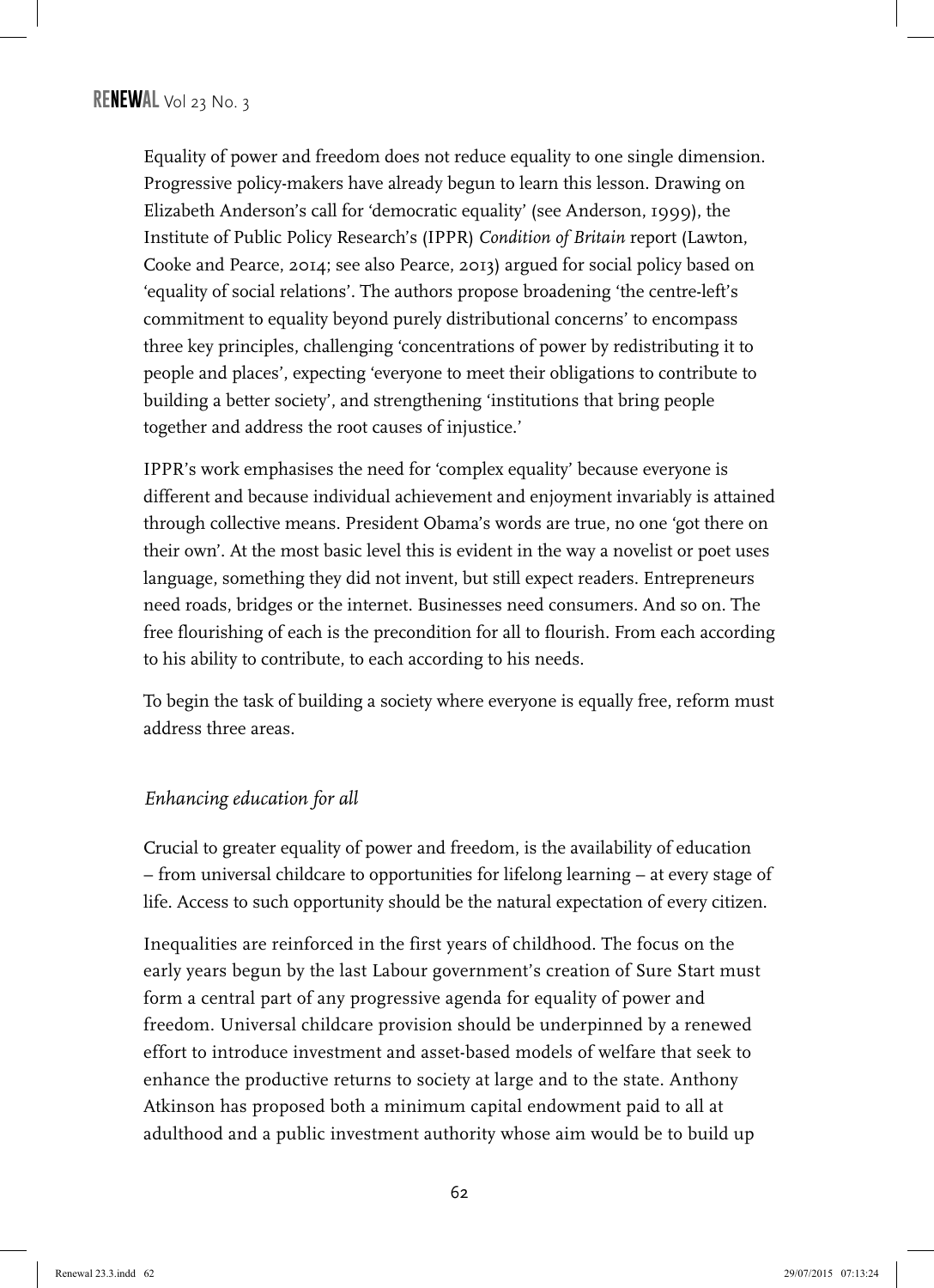the 'net worth of the state by holding investments in companies and in property' (Atkinson, 2015, 237).

The comprehensive ideal in education needs to be reformed, not abolished. The experiment with academies has been a qualified success. It is right that schools and parents have greater independence, specialisation, and choice regarding the education of their children. But such schools must be properly subject to rigorous training and qualification and excellent objectively assessed standards. The toughest challenge, however, is how schools can guarantee autonomy *and* equity, the prerequisite for a progressive society. Combining flexibility in type and level of curriculum within the same school building would ensure that individual talents are recognised and developed within a socially- and culturally-mixed setting.

As most now recognise, a revolution is needed to establish genuine parity of esteem and investment between academic and vocational education. Links with corporations and large employers may help to foster alternative routes into the professions. In tandem with the Living Wage, a culture of fair pay must be introduced for the young as they begin their careers. The internships that are the route into most jobs must be paid and needs-blind. Exploitation of free labour and the exclusion of those without resources will therefore be discouraged.

Lastly, the privatisation of higher education should stop. As with schools, the state should be the primary funder and enabler, though not necessarily provider, of technical, artistic and academic higher education for people throughout their lives. No one should be prevented from developing themselves or changing their occupation through education or training because of a lack of financial resources or social wherewithal.

#### *Rebalancing state and market*

Mariana Mazzucato's *The Entrepreneurial State* (Mazzucato, 2013) explodes the myth of the non-performing state. Governments, not private investors or entrepreneurs, have often guaranteed innovation. Mazzucato points to examples like Silicon Valley, renewable energies, healthcare and nanotechnology. A local example is the success of state-run enterprises like the profitable East Coast Mainline railway. In the right conditions, the state operates effectively and productively. The dogma of privatisation and deregulation threatens government innovation and public investment. The kneejerk response is too often to apply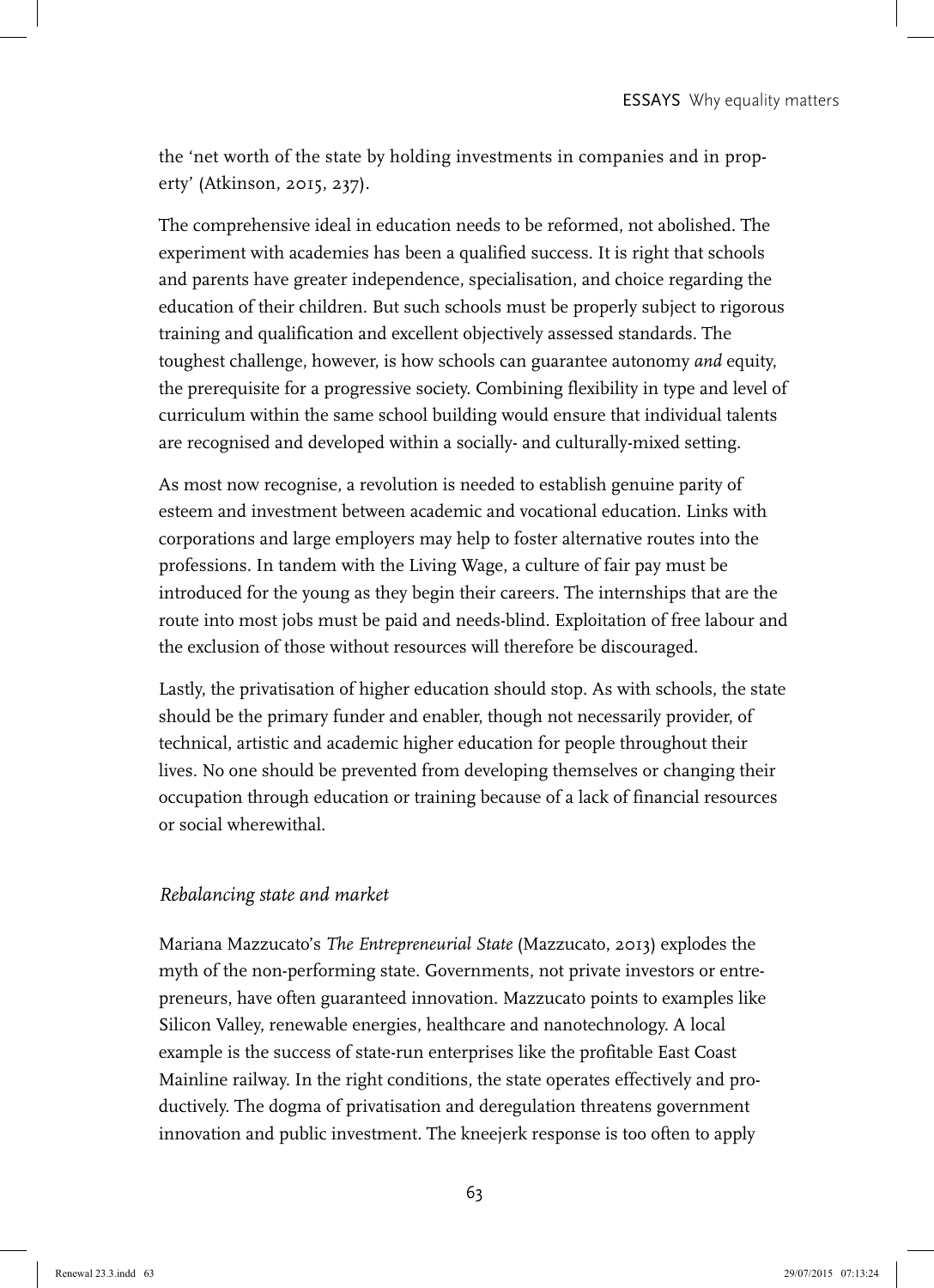blindly a 'market solution' or seek to return state-run enterprises to the private sector as quickly as possible.

A properly regulated market delivers more efficient outcomes in most cases. But the market does not operate effectively in all areas and does not always deliver outcomes which are nevertheless essential in a fair society. Even on basic neo-liberal principles, the logic of public service is usually incompatible with the profit motive. Firstly, the need to cut costs and deliver shareholder value often conflicts with the expensive requirements of high quality care for the most vulnerable. For a for-profit provider, there is often a trade-off between quality and cost. Where a vulnerable service user has no alternative, there is no incentive to raise quality rather than save money.

Secondly, it is ethically important to provide universally good services to all disabled, elderly, sick and less advantaged people. The state's role to provide such services according to need not cost therefore remains crucial because 'consumers' in a market for public services are never equal. Yet access to health and social care, education, housing, employment and security in old age are the basic ingredients that empower people in life.

Thirdly, it makes pragmatic policy sense to deliver better social outcomes in relation to people's well-being, social cohesiveness, reduced crime, less alcohol and drug abuse and so on. Market-based public services often do not deliver, and in fact sometimes hinder, the delivery of high quality for all and can lead to negative and expensive social dislocation.

Rebalancing state and market requires reconsideration of how markets can be shaped for progressive ends. Fertile ground exists, as John Kay has suggested in an analysis of the role and capacity of corporations to make a 'positive contribution to the social and physical environment' (Kay, 2015). Principles at the heart of, for example, German industry should be implemented in Britain. Employee representation on the boards of companies should be guaranteed. Greater standards of transparency, accountability and ethics must be part of a renewed accord between employers and employed.

The tax system needs to be reformed. Income tax should not be levied higher than 50 per cent for higher earners. Ideally, it should be lower in order to encourage aspiration. The clear lesson, however, of Atkinson, Piketty and Saez's research is that concentrations of wealth are the main cause of scarring inequality. Such wealth and property accumulations should be taxed in new and creative ways.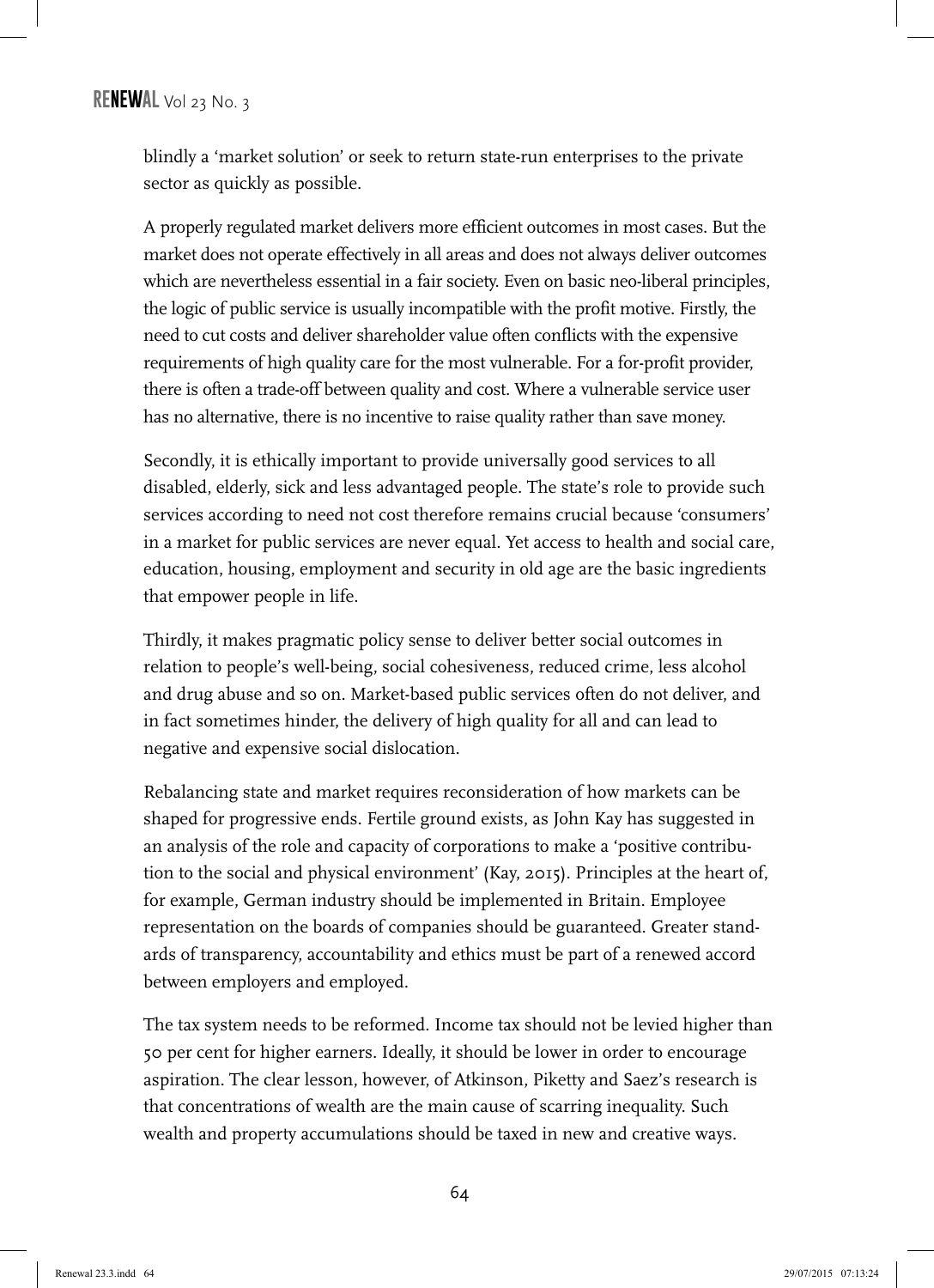There is an urgent need to restore the state's role in harnessing the market. This means understanding the state as the enabler and facilitator of a new social contract in which people are empowered to live according to their ambitions. The state should not become embroiled in ever more aspects of our lives. Instead, as commentators like Tom Bentley and Neal Lawson have argued in these pages, a culture of 'everyday democracy' needs to be cultivated in the private, as well as the public, sector. Democratic principles of universal access, accountable decision-making, and mutual respect should be built into hitherto separate spheres.

#### *Democratic renewal through devolution and economic citizenship*

An important way to ensure that individuals have more power and freedom to choose how they live is through effective political decision-making. The British constitutional settlement is broken. Devolution has been partial and the union is under threat. Membership of the European Union is in the balance and the future of Europe itself is at risk. Yet, for equality to be meaningful it must connect to the sources of the problems in people's lives and enable them to be agents of change.

Devolution commands wide support but in order for the settlement to be coherent and balanced it must include the decentralisation of as much decision-making about local issues as possible. Devolution to England's city-regions is necessary and the working out of further decentralised economic and strategic policy should be one of the most pressing tasks of a constitutional convention.

Devolution and decentralisation is trumpeted across the political divide as the solution to alienated voters and disgust at Westminster politics. However, the left is sometimes dishonest with itself and the public about the implications of devolution and decentralised decision-making. The US offers a glaring lesson of fragmentation, where affluent communities tax and serve themselves while poor neighbourhoods are left to rot. Local government has long been a way of avoiding the share and redistribution of resources.

Power *and* resources must be spread more widely than London and the South East. If economic and social rights are not guaranteed, then they will be jettisoned as soon as budgetary pressure is exerted within a devolved settlement. Similarly, devolution risks central government shifting blame to local authorities for the torn social fabric that results from the simultaneous starvation of their funds. Further political dislocation and civil strife then becomes near-inevitable.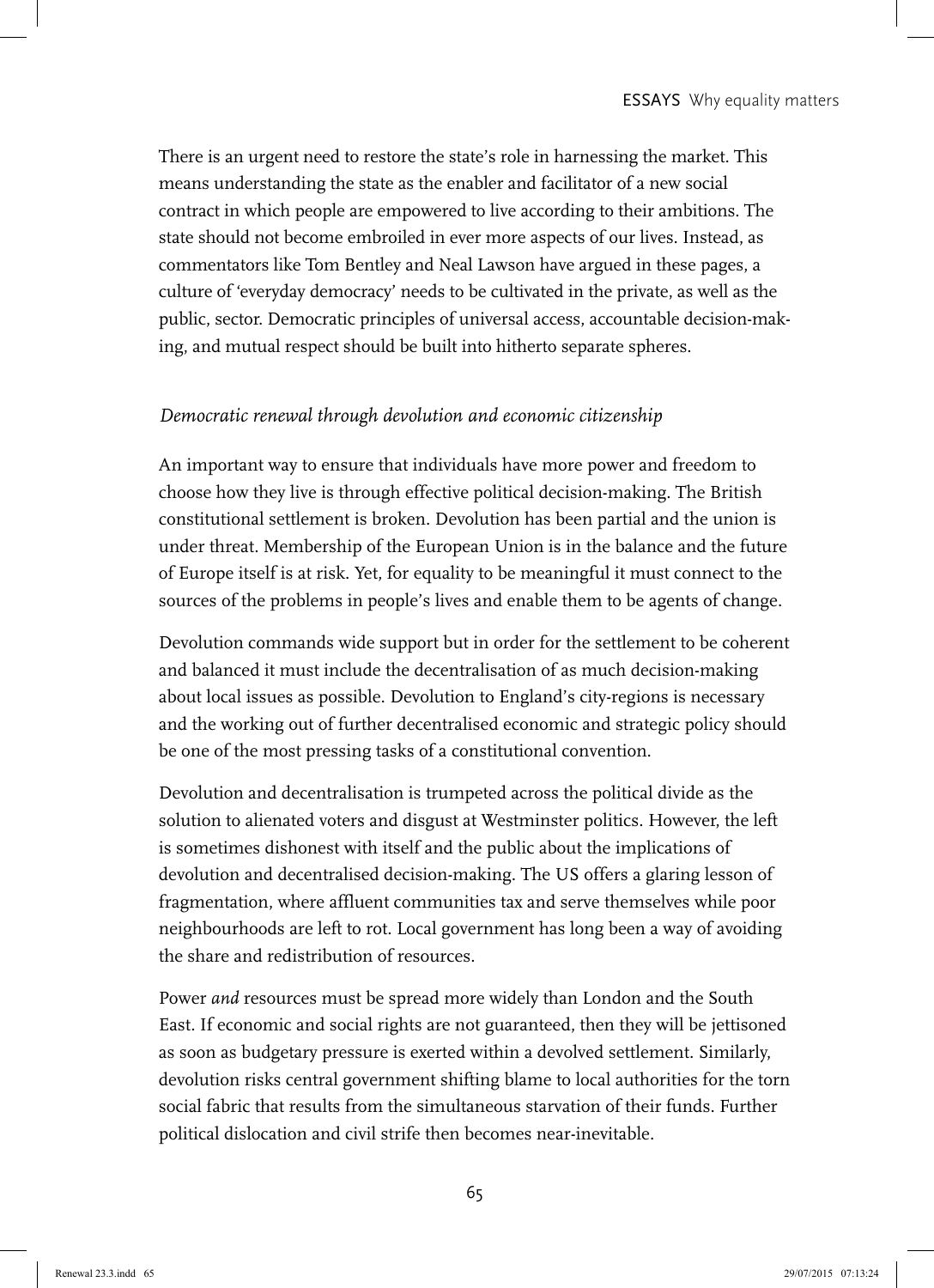For these reasons, a written constitution that guarantees social and economic rights must underpin local, municipal and regional devolution. This constitution would fuse the European Convention of Human Rights with a British bill of rights that includes rights to universal health, education, housing, employment and a living wage as inviolable entitlements for all citizens. This would renew the welfare state's historic protection from basic economic insecurity. Measurement and interpretation of minimum standards will be difficult but can be worked out according to evidence and must be drafted appropriately.

A regionally-set Living Wage for all should be part of the constitutional settlement and strictly enforced in order to reduce the state's role in the provision of adequate wages and ensure that employers take responsibility for proper pay. Once enacted, the statute should provide for regular assessment and up-rating by an independent Office of Fair Pay accountable to Parliament. The new OFP could also oversee any necessary exceptions. The OFP would be independent of central government and would have robust and enforceable powers to fine and prosecute transgressors.

Contribution and responsibility should be restored to the citizen's contract with the state. As Tom Paine advocated, longer term, the constitution should guarantee a universal basic minimum income. This would liberate those from more moderate backgrounds to pursue the lives they want. It would also greatly simplify the welfare system and make it more efficient. The universal basic minimum income's corollary could be a 'citizen's contribution' to be made at some point in a person's working-age career. The citizen would contribute time, ideally 3-6 months when able, to essential public work relevant to an individual's skills and interests. A lawyer could provide free representation, a cleaner could work in the NHS, a sportsman might teach in a school, and so on.

Economic citizenship is impossible if the traditional components of democratic citizenship are simultaneously destroyed from within. The fundamental protection of the rule of law and access to justice for all must not be undermined. Properly resourced criminal and family law systems and needs-blind judicial review are essential components of a free society. Legal Aid should be restored to entitle every person to high-quality professional representation when they need it.

Finally, progressives should leverage the global economic power of the EU to productive social ends. A positive argument must be made for Europe as integral to the development of a fairer and more prosperous society. This includes the active promotion at the European level of the social and economic rights of all EU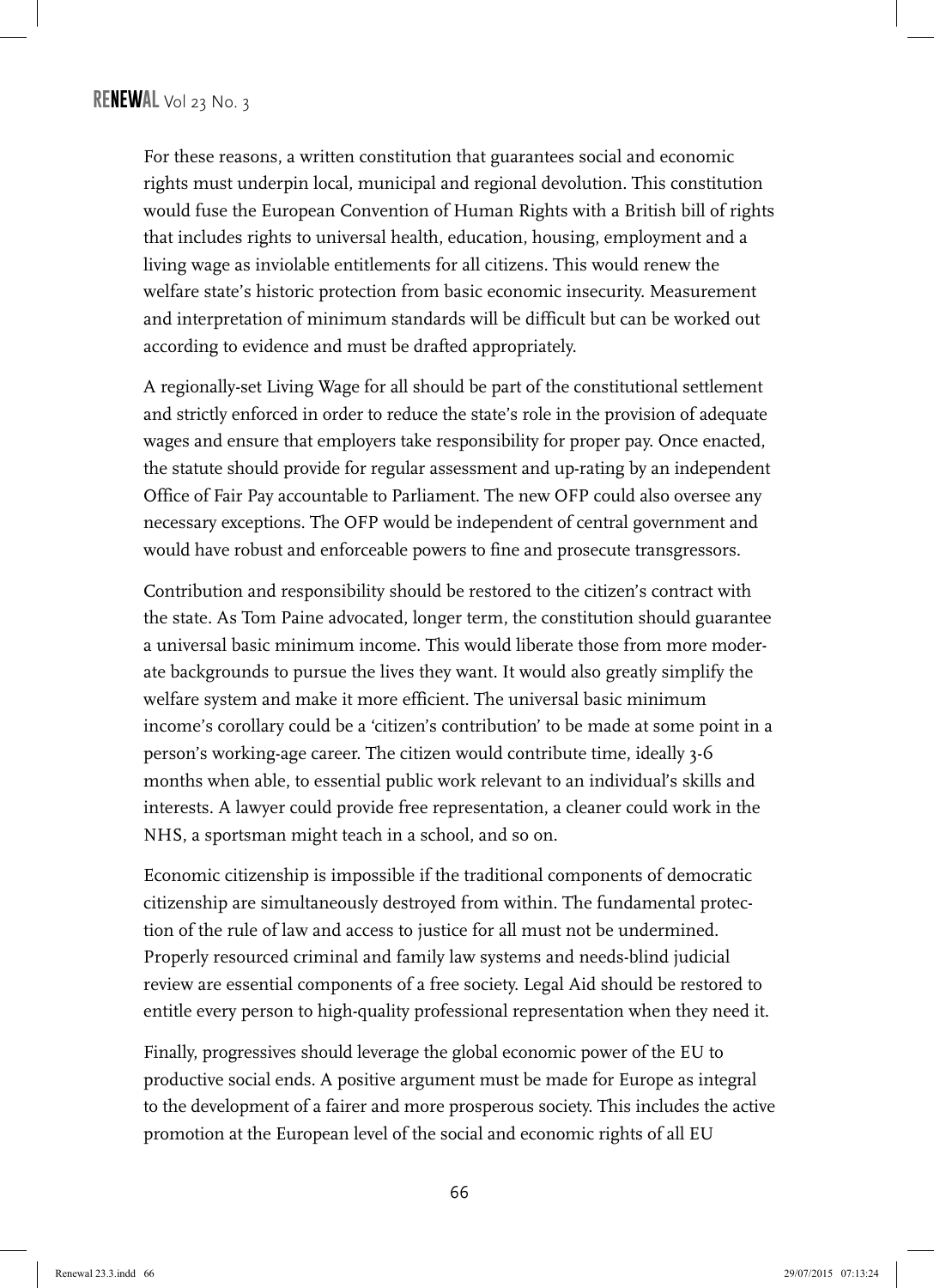citizens. In *Dano v Jobcenter Leipzig* (C-333/13), the Court of Justice of the European Union has sensibly recalibrated the welfare rules regarding intra-EU migration for jobless benefit-seekers. The movement of Europeans who do work should be protected. Fundamentally, as the world's largest trading bloc it should enhance pan-European social and economic protections, partly as a way of ensuring that competition among developed democracies does not become a race to the bottom.

Depending on economic conditions, more or less investment might accompany these proposals. However, most could be revenue neutral. Taken together, the principles and proposals would begin the pursuit of equality of power and freedom for all. The constitutional settlement, on the other hand, may be more profound. As James Buchanan understood, constitutions control governments. In poll after poll, large majorities favour progressive policies such as the NHS, universal education, housing and a Living Wage. Equally, public disgust at the excess of the global financial elite is widespread. This popular sentiment should be channelled positively before it becomes destructive.

## **Conclusion: why does equality matter?**

Equality matters because of the deep commitment shared by social democrats, progressives and many liberals and conservatives to equal respect for the dignity of all human beings. Economic democracy must be fostered through full social and economic citizenship if people are to be more equally free. This is both the key challenge for political, economic and social reform in policy terms and the counterweight to the market power which does so much to distort our society.

This essay has sought to turn two central neo-liberal insights to egalitarian ends. Firstly, constitutions control governments, which in turn regulate markets. Secondly, the idea of spreading markets should be transformed so that democratic principles of fairness, access and accountability are made to pervade markets. Equality and freedom must be guaranteed by all of us for everyone. The achievements of twentieth-century social democracy have withered in the face of the neo-liberal onslaught. They must be argued for and won again and again.

**Daniel Stedman Jones** is a barrister and the author of *Masters of the Universe: Hayek, Friedman and the Birth of Neo-Liberal Politics* (Princeton University Press, 2012).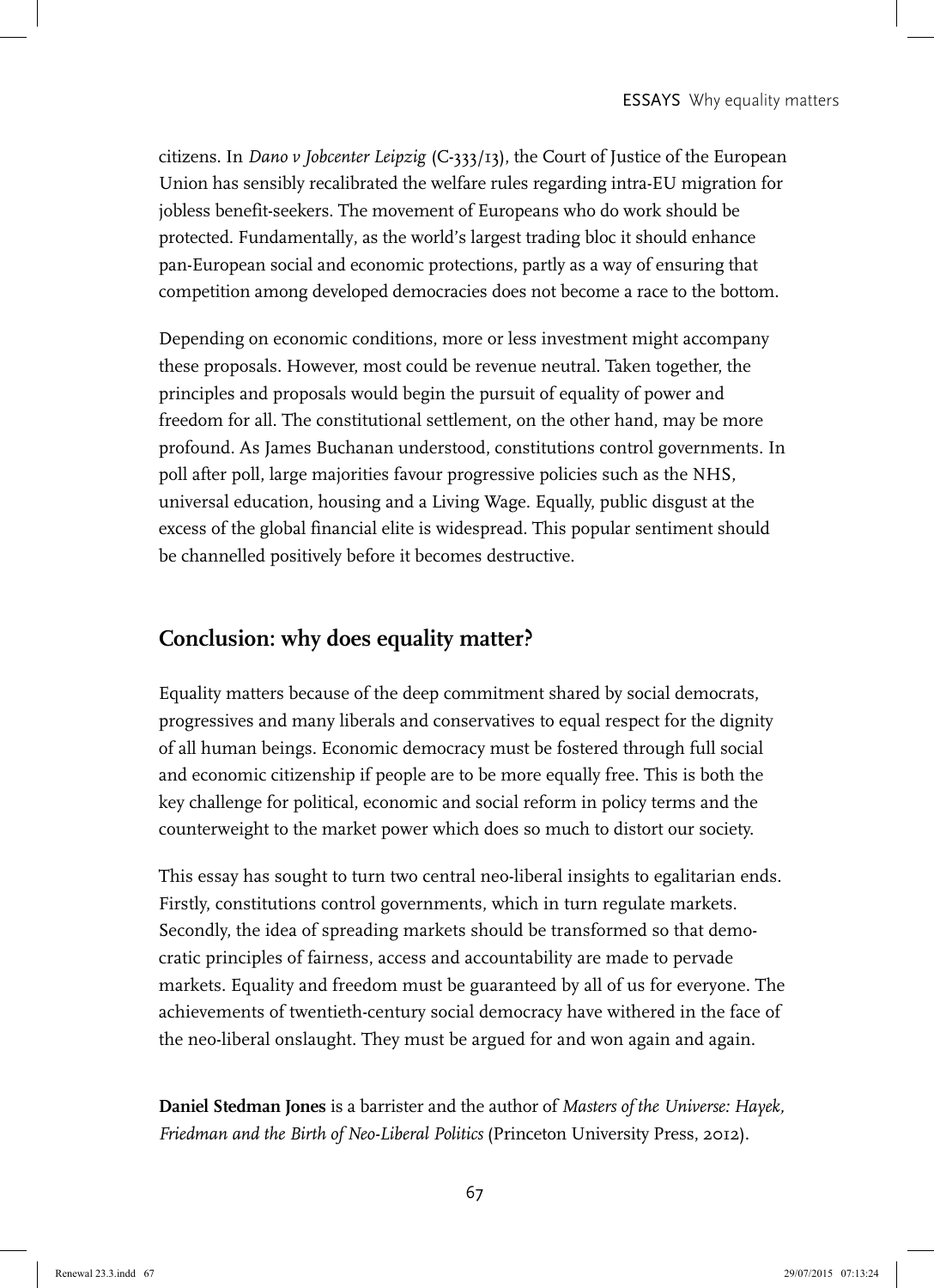*Many thanks for reading earlier versions of this paper, and for helpful comments and suggestions, to Sally Alexander, Jack Bedder, Robin Blackburn, Alex Burghart, Jeff Burton, Will Davies, Andrew Deakin, Ben Jackson, Jeff Masters, Helen McCarthy, Conrad Persons, Emma Rothschild, Beatrice Stedman Jones and Gareth Stedman Jones.*

### **References**

Anderson, E. (1999) 'What is the point of equality?', *Ethics* 109 (2): 287-337.

- Atkinson, A. (2015) *Inequality: What Can Be Done?*, Cambridge, MA, Harvard University Press.
- Becker, G. (1976) *The Economic Approach to Human Behaviour*, Chicago, University of Chicago Press.
- Buchanan, J. (1954) 'Individual choice in the market and in voting', *Journal of Political Economy* LXII (4): 334-43.
- Buchanan, J. and Tullock, G. (1962) *The Calculus of Consent: Logical Foundations of Constitutional Democracy*, Ann Arbor, University of Michigan Press.
- Burgin, A. (2012) *The Great Persuasion: Reinventing Free Markets Since the Depression*, Cambridge, MA, Harvard University Press.
- Coase, R. (1960) 'The problem of social cost', *Journal of Law and Economics* 3: 1-44.
- Crosland, A. (1956) *The Future of Socialism*, London, Jonathan Cape (reprinted by Constable, 2006).
- Department of Work and Pensions (2014) *Households Below Average Income*, London, Crown Copyright.
- Dworkin, R. (2000) *Sovereign Virtue: The Theory and Practice of Equality*, Cambridge, MA, Harvard University Press.
- Friedman, F. and Friedman, R. (1980) *Free to Choose*, London, Penguin Books.
- Fukuyama, F. (1992) *The End of History and the Last Man*, New York, The Free Press.
- Hacker, J., Jackson, B. and O'Neill, M. (2013) 'The politics of predistribution: an interview with Jacob Hacker', *Renewal* 21 (2/3): 54-64.
- Hayek, F. (1944) *The Road to Serfdom,* London, Routledge.
- Kay, J. (2015) 'Good corporations should drive the economy', *Financial Times* 12.5.2015.
- Lawton, K., Cooke, G. and Pearce, N. (2014) *The Condition of Britain: Strategies for Social Renewal*, London, IPPR.

Lipsey, D. (2014) 'The meretriciousness of meritocracy', *Political Quarterly* 85 (1): 37-42.

- Marshall, T. H. (1949) *Citizenship and Social Class*, Cambridge, CUP, reprinted by Pluto Press, 1997.
- Mazzucato, M. (2013) *The Entrepreneurial State*, London and New York, Anthem.
- Miliband, E. (2014) Hugo Young memorial lecture, at http://www.theguardian.com/politics/ video/2014/feb/10/ed-miliband-delivers-hugo-young-memorial-lecture-video.
- Mount, F. (2011) *The New Few*, London, Simon & Schuster UK.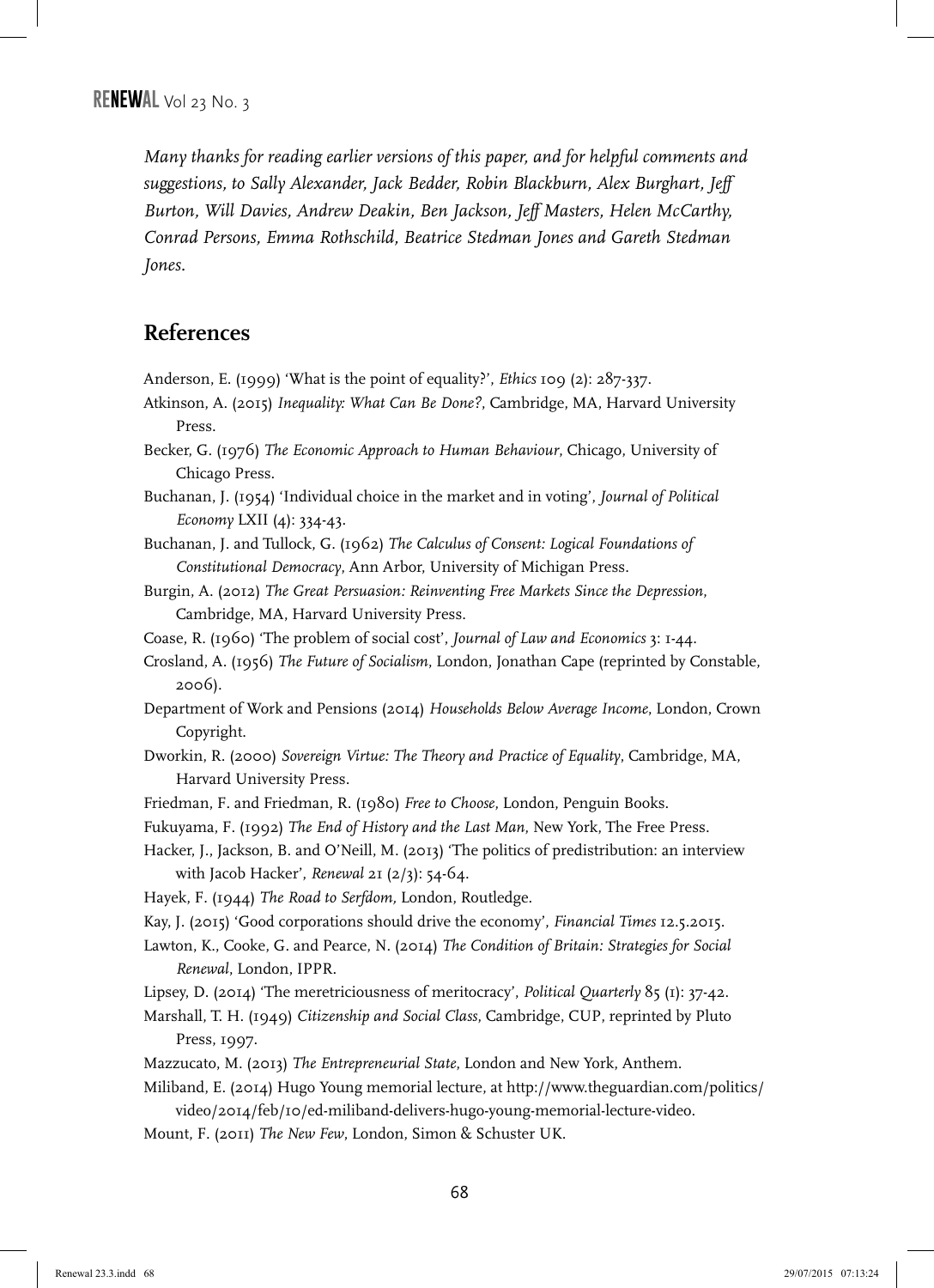O'Neill, M., Pearce, N. and Piketty, T. (2014) 'Interview: inequality and what to do about it', *Renewal* 22 (3/4): 101-15.

Osborne, D. and Gaebler, T. (1982) *Reinventing Government*, New York, Penguin Books.

Pearce, N. (2013) 'What should social democrats believe?', *Juncture* 20 (4): 101-10.

Pettit, P. (1997) *Republicanism: A Theory of Freedom and Government*, Oxford, OUP.

Piketty, T. (2014) *Capital in the Twenty-First Century*, Cambridge, MA, Harvard University Press.

Popper, K. (1945) *The Open Society and its Enemies*, London, Routledge.

Sen, A. (2009) *The Idea of Justice*, Cambridge, MA, Harvard University Press.

Skinner, Q. (2002) 'A third concept of liberty', *Proceedings of the British Academy* 117: 237-68.

Stedman Jones, D. (2012) *Masters of the Universe*, Princeton, Princeton University Press.

World Bank (2015) *GDP Per Capita* data, at http://data.worldbank.org/indicator/NY.GDP.

PCAP.CD (accessed in June 2015).

#### **Notes**

- 1. The terms 'progressive politics' and 'liberal left' are not entirely helpful but I have chosen them as the most neutral among the cast of possibilities since others such as socialism or social democrat carry misleading or confusing historical associations. In this essay, I will use liberal left, progressives and progressive politics to refer to the broad church of non-Marxist left and liberal politics.
- 2. According to the US Census Bureau, median household income barely rose between 1980-1992, in inflation-adjusted terms, remaining at around \$50-51,000, then rose above \$55,000 by 2000 before slipping back down and, finally, falling precipitously since 2008 to around \$51,000. The level has barely moved since 2010. See http://www.census. gov/hhes/www/income/data/incpovhlth/2013/figure1.pdf.
- 3. As recent scholarship has shown, neo-liberalism is a problematic term. Its most precise definition refers to a movement centred around Friedrich Hayek in the 1930s and 1940s, encompassing economists and writers from Germany (ordo-liberals), France and Britain. However, it is now used imprecisely to refer to anything from malevolent globalisation to free market fundamentalism. I use the term American neo-liberalism here because the key figures, Milton Friedman, George Stigler, Gary Becker, James Buchanan and Gordon Tullock had a clear linkage with Hayek and his American friends and associates, Henry Simons and Frank Knight in Chicago. There are important differences between American neo-liberals and their earlier variant. For a fuller discussion see my *Masters of the Universe* (Stedman Jones, 2012), especially chapters 2 and 3. In particular, American neo-liberalism marked a clear radicalisation of free market ideas so that regulation for competition became deregulation and the accommodation with welfare state safety nets, a core part of the German social market project for example, was increasingly abandoned or replaced with market applications to social policy.
- 4. Space prevents exploration of the important differences between early neo-liberalism and American neo-liberalism here in any detail. See Stedman Jones (2012) and Burgin (2012).